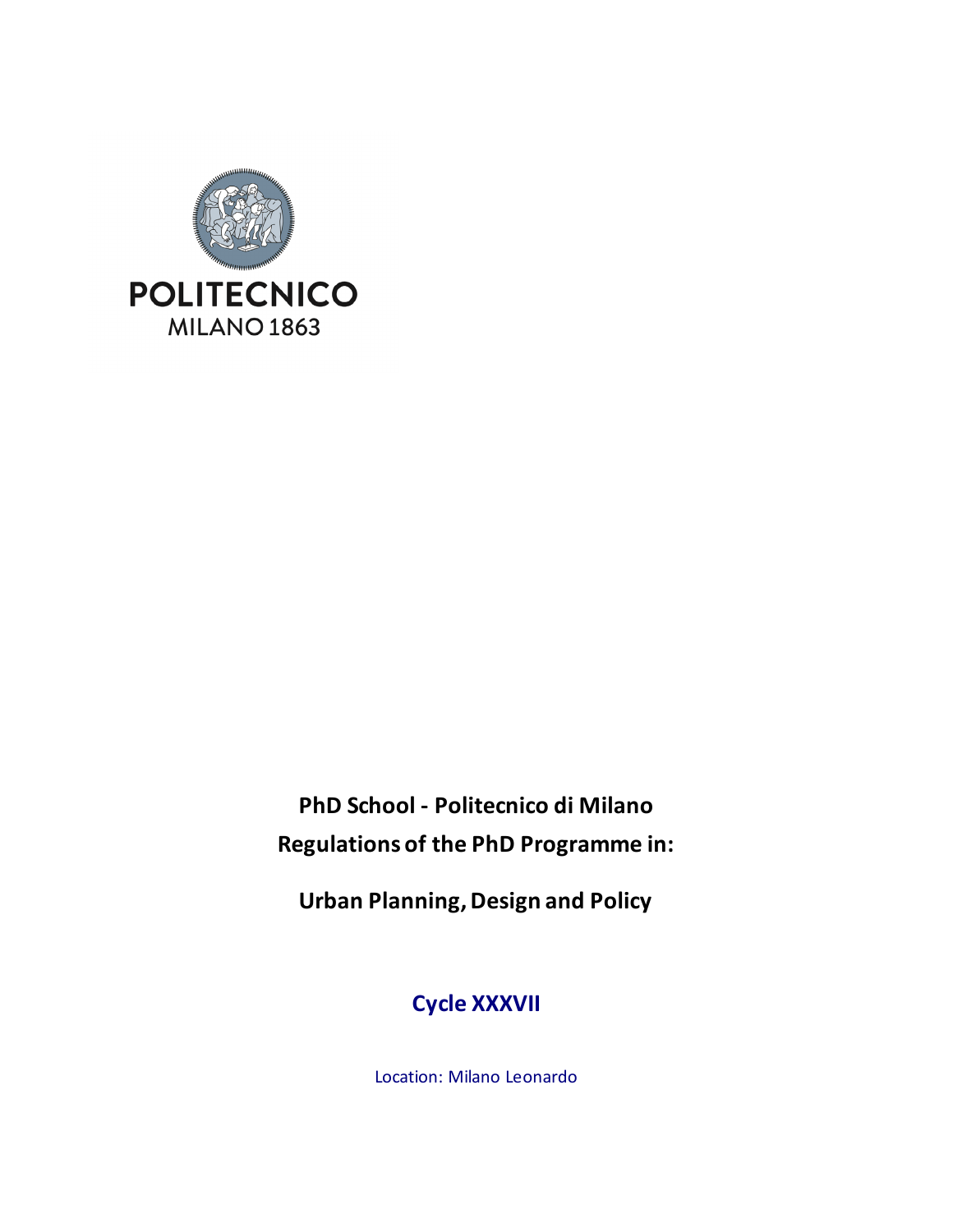## 1. General Information

PhD School - Politecnico di Milano

PhD Programme: Urban Planning, Design and Policy - UPDP

Location of the PhD Programme: Milano Leonardo

Promoter Department: Department of Architecture and Urban Studies (DAStU)

Scientific Disciplinary Sectors:

- ICAR/20 Urban and regional planning
- ICAR/21 Urban and landscape planning
- ICAR/17 Drawing
- M-GGR/02 Economic and political geography
- SPS/04 Political science
- SPS/09 Economic sociology and sociology of work and organisations
- SECS-P/06 Applied economics

PhD School Website: **<http://www.polimi.it/phd>**

PhD Programme Websites: [www.dastu.polimi.it/dottorato-urbanplanning/](http://www.dastu.polimi.it/dottorato-urbanplanning/) [www.dottorato.polimi.it/en/phd-programmes/active-phd-programmes/urban-planning-design-and-policy/](http://www.dottorato.polimi.it/en/phd-programmes/active-phd-programmes/urban-planning-design-and-policy/)

## 2. General presentation

The PhD programme in Urban Planning, Design and Policy (UPDP) exploresthe significance and impact of contemporary urban changes and understand how these processes can be governed through planning, design, and policy-making activities. The programme pays specific attention to the transition towards new, more sustainable and equitable modes of urban development and pro-active planning practices and potential innovations in traditional urban studies, urban design, and policy approaches.

The integration between different fields and disciplines of urban research on the one hand and between theory and practice on the other distinguishes the approach promoted by this PhD programme.

The UPDP programme's objective is to provide PhD students with analytical and interpretative tools and research methods to advance research frontiers in urban studies, spatial planning, urban design, urban policy, and governance.

PhD students are encouraged to reflect upon traditional and innovative practices in these fields by participating in research activities concerning cities and regions in Italy and abroad, paying particular attention to international comparison. This approach is fostered through the organisation of international seminars and a period of internship to be carried out by the PhD student at one of the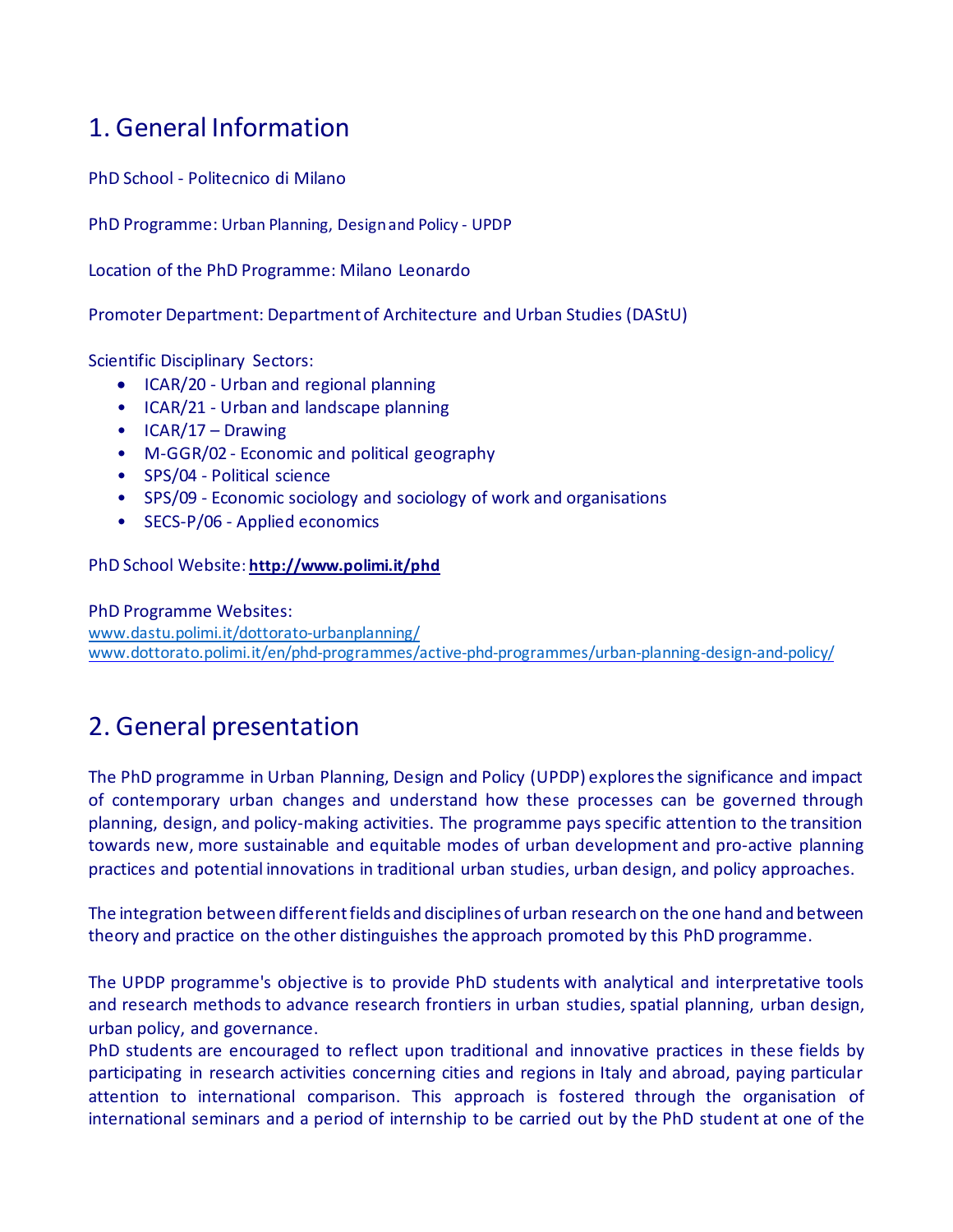research institutes, universities or public agencies that constitute the international reference network of the UPDP programme.

The PhD programme in Urban Planning, Design and Policy welcomes foreign and Italian candidates. English is the official language of the programme.

The UPDP programme takes advantage of the rich research milieu of the Department of Architecture and Urban Studies (DAStU) and the cooperation with two other PhD programmes offered by DAStU ("Architectural Urban and Interior Design" and "Preservation of the Architectural Heritage").

As a Department of Excellence in recognition of the Italian Agency of Evaluation of Research, DAStU operates in the fields of architectural and urban projects; spatial planning and territorial governance; urban policy, conservation and intervention on the built heritage and natural environment; historical and critical interpretation of architecture; and cities and territories. The Department carries out research and fieldwork on the transformation, care, and governance of historical and contemporary settlements and landscapes based on environmental, social, and economic sustainability principles.

DAStU is one of Italy's most important research structures for town and country planning, embedded in a well-established international network of centres of excellence, cooperating with institutional and social actors at the local, national and international level.

Laboratories that test new methods and techniques represent the basic research structure. Professors, researchers, staff and external collaborators are aggregated into four Research Lines: architecture, urban planning, human sciences, along with history, representation and preservation. Thanks to its multidisciplinary approach, the Department offers expertise and on-going projects in a plurality of areas and organisations, including European, national, regional and local authorities, social and economicbased groups, and research institutions.

A Coordinator and a Faculty Board run the PhD programme.

The Coordinator presides the Faculty Board, coordinates the annual Educational Programme's preparation, and organises the PhD programme's general educational activities (see Attachment A1). The Faculty Board is responsible for the Educational programme and administrative activities related to the PhD programme management(see Attachment A2).

## 3. Objectives

The PhD programme focuses on territorial, social, economic and institutional transformations in contemporary cities. It discusses them as a complex of intertwined phenomena, which calls for new governance, planning and design approaches.

This PhD programme is a place for research and innovative approaches to urban studies, spatial planning, and urban design by establishing a dialogue with the best European and International schools.

Based on a multidisciplinary approach, the educational programme's main objectives and the individual research activities offer PhD students a challenging environment with space for international debate,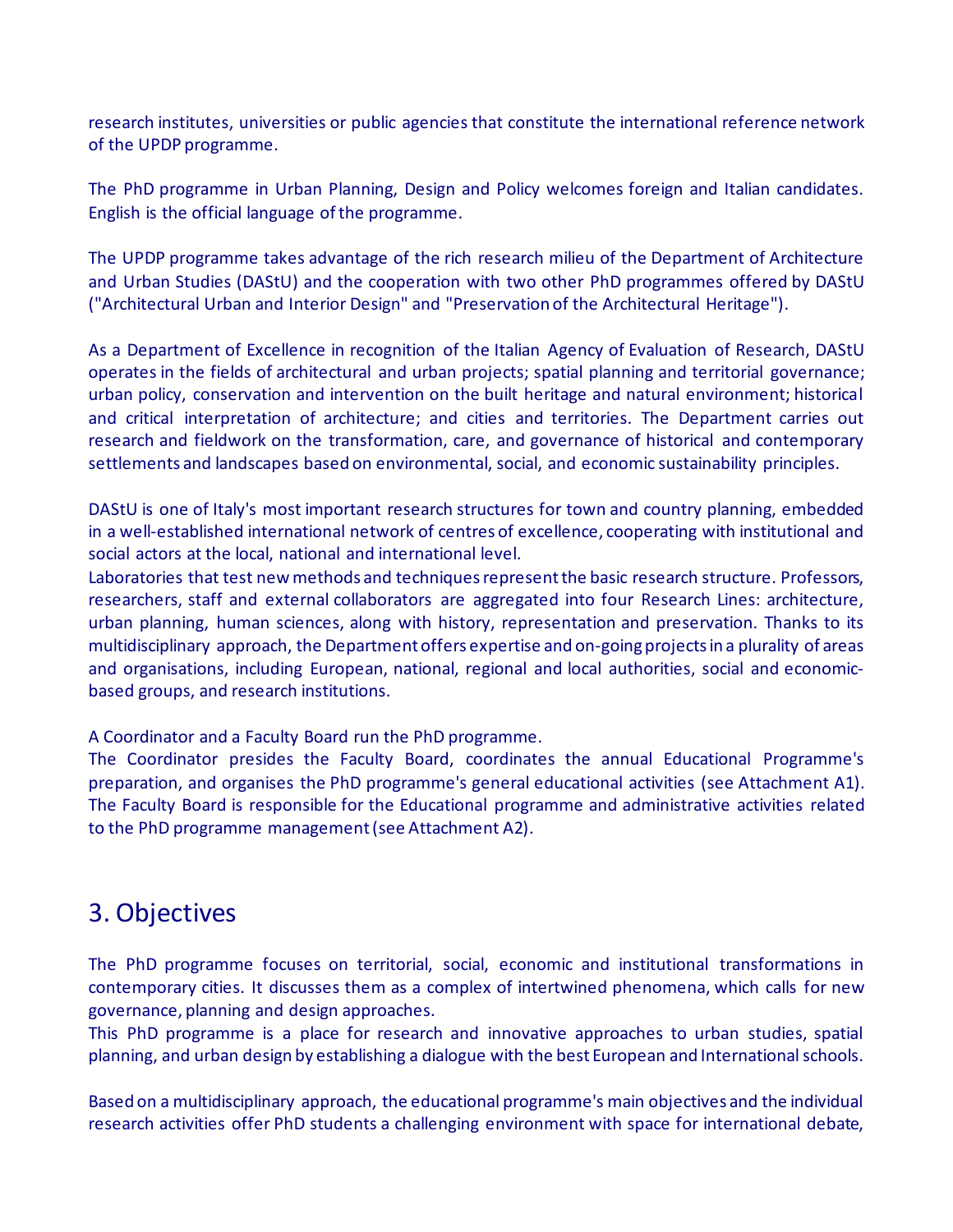research, experimentation, and innovation.

From this perspective, the main courses and workshops focus on the following research areas:

- **Planning theories and practices.** Urban planning is not a unitary or self-contained discipline, and planning knowledge and activities can be improved by delving into (and jointly considering) both theoretical and practical issues. The cultures, ethics, traditions and paradigms of planning are varied and have been evolving differently according to their geographical, institutional and political context. Similarly, planning practice is multiform and can be understood from several perspectives. Studying the characteristics, peculiar interpretations, and effects of planning practices constitutes a second relevant research field. Thirdly, the crossroads' selection and discussion between planning and other disciplines can dramatically innovate planning theories and practices.
- **Design topics, forms and tools.** In a scenario of changing socio-economic, environmental and territorial conditions, theoretical and technical issues for the construction of urban projects and the implementation of governance policies are being experimented with to improve life quality. Among them, specific research themes are the role and form of the urban projects in leading territorial transformations; strategies for land and biodiversity preservation and energy conservation; tools for the evaluation and management of urban projects aimed at mastering the feasibility and equity of land development, as well as the sustainability and the design quality of the built environment.
- **Urban studies.** Contemporary cities worldwide face increasing challenges regarding local democracy, sustainable development, management of environmental resources and landscape, social cohesion and cultural diversity. Looking at recent cross-scalar urban changes, the main research topics are forms and processes of the spatialisation of social and economic inequalities; urban segregation; differentiation of urban populations; processes and institutions of urban governance; the spatial impact of social innovation; forms and processes of regionalisation and processes of social, economic and territorial development in local contexts.

The three research areas reflect the contents and themes of on-going research at DAStU and represent a framework of future proposals.

## 4. Professional opportunities and job market

According to its international orientation, the programme intends to train highly qualified researchers and professionals and expects them to work in academic institutions, research centres, public administrations and the private sector in spatial planning, design and management of urban projects and policy, urban studies and urban governance. PhD graduates with such a profile are qualified to be employed by Italian and International academic institutions, public bodies and research centres as well as public and private development agencies.

## 5. Enrolment

## **5.1 Admission requirements**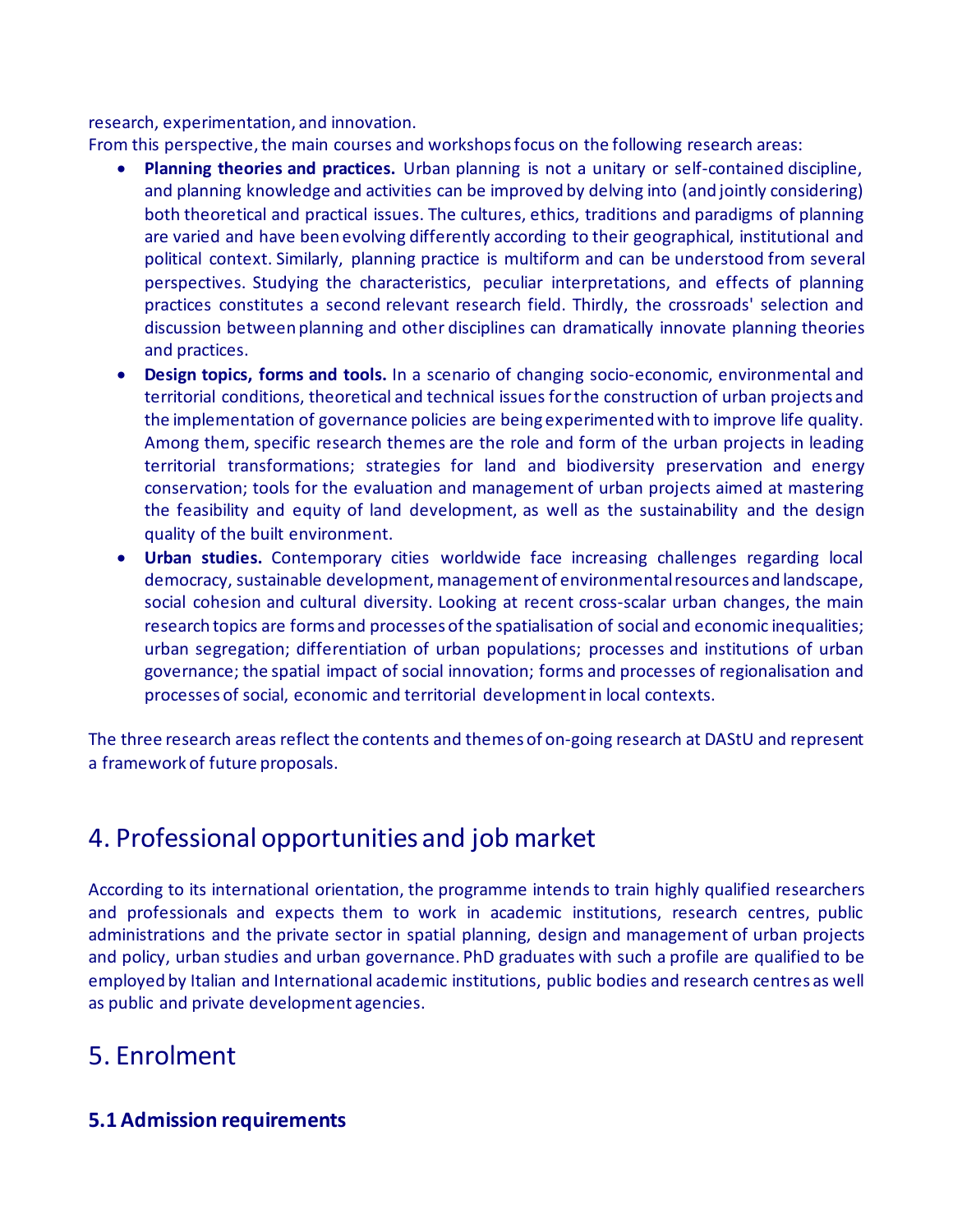Italian and International citizens can apply. They are requested to have graduated in accordance with the pre-existing laws D.M. 3.11.1999 n. 509, or to have a Master of Science degree in accordance with D.M. 3.11.1999 n. 509, or a Master of Science in accordance with D.M. 22.10.2004 n. 270, or similar academic title obtained abroad, equivalent for duration and content to the Italian title, with an overall duration of university studies of at least five years.

Certified knowledge of the English language is a requirement for admission. Please refer to the PhD School website for details.

The admission to the programmes will be established according to the evaluation of the candidates' curricula, motivation letters, and an illustrative report about the development of a possible PhD research, which candidates will send contextually with their application to the admission announcement.

Particular attention is given to research proposals dealing with the following topics, suggested by the three research areas:

#### **Planning theory and practices**

- Multiple institutional levels and planning rules
- After implementation: retrospective research on plans and policies and their effects
- Planning in the face of transnational finance, networks and projects

#### **Design topics, forms and tools**

- Architects, Engineers, Planners: spatial thinking, new urban imaginaries and tools
- Spatial planning in a green deal perspective for human well-being, tourism and the sustainability of the contemporary cities and landscapes
- Towards a context-sensitive post-car transition. Policies and project to support equity and sustainable mobility

#### **Urban Studies**

- New structures of spatial and socio-economic inequalities, local welfare policies and labour market, new working spaces, social inclusion and spatial regeneration: social justice, social cohesion, redistribution, social investment, sustainability, transformations in the labour market and space implications.
- Ageing in different urban/rural contexts, between autonomy and support: issues in housing, care, accessibility, mobility and social relations.
- Beyond city-ism and metropolitan-ism: new spatial imaginaries, emerging forms of agencies and the necessity of interrelated and trans-scalar approaches to governance problems in large urban regions.

#### **5.2 Admission deadlines and number of vacancies**

The number of available positions is indicated in the Call for admission to the  $37<sup>th</sup>$  PhD cycle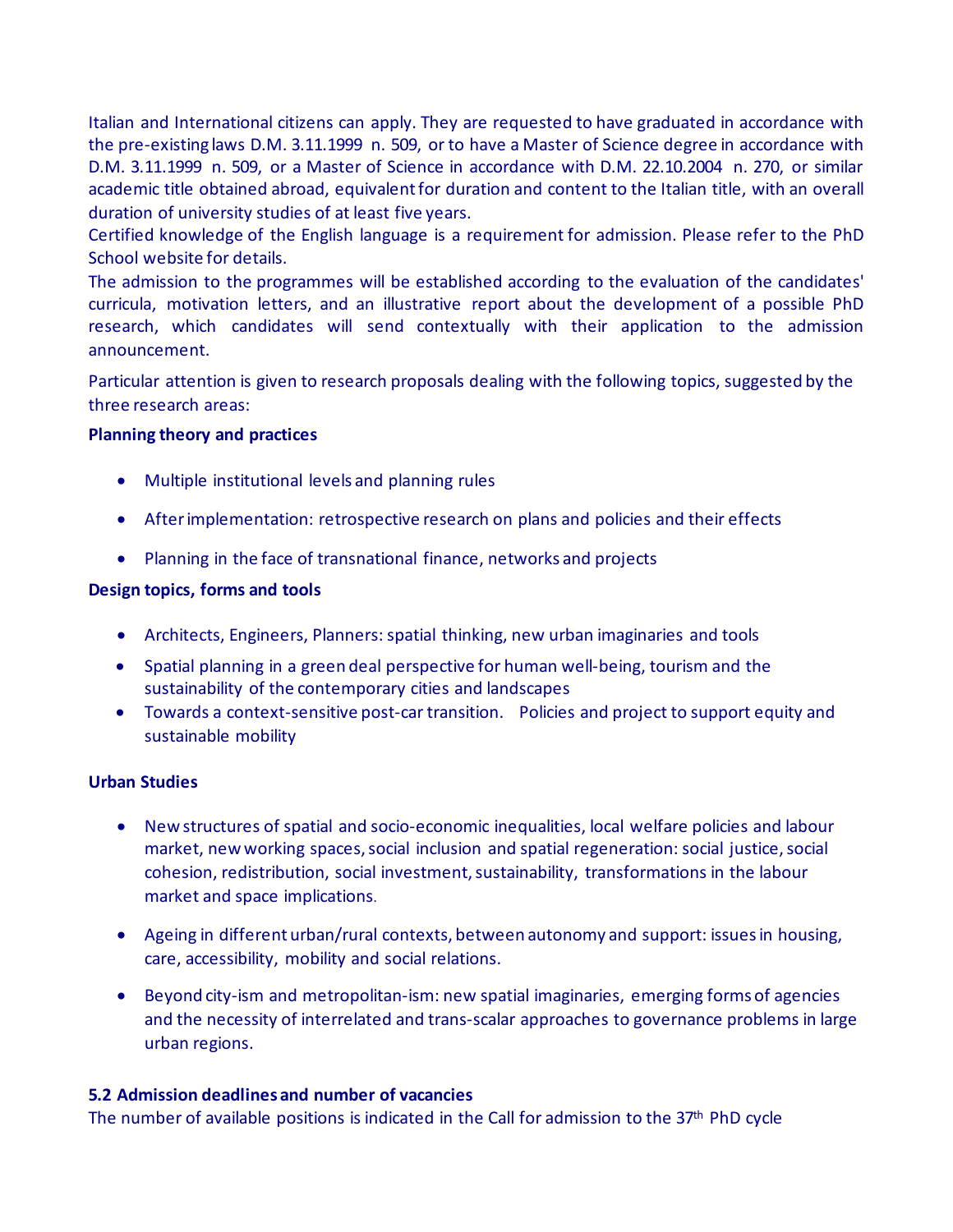Programmes: [http://www.polimi.it/phd.](http://www.polimi.it/phd)

Scholarships both on general and on specific themes are available according to what is specified in the Call for admission.

## 6. Contents

### **6.1 Requirements for the PhD title achievement**

The achievement of the PhD title in Urban Planning, Design and Policy requires a study and research activity of at least three years equivalent of full-time study, research and PhD thesis development. PhD candidates in Urban Planning, Design and Policy must earn 25 course credits (see paragraph 6.3 below) and continuously conduct studies and research.

At the beginning of the course, the Faculty Board assigns a tutor to each PhD candidate to supervise and assist him/her in the overall training programme. The tutor shall be a professor belonging to the Faculty Board. The tutors help the candidates choose courses to be included in the study plan, which is eventually submitted for approval to the PhD Programme Coordinator (see also section 6.4 below).

The Faculty Board may assign extra course credits to one or more candidates if they need to complete their preparation in specific topics relevant to their research projects.

### **6.2 Research development**

The main aim of all Politecnico di Milano PhD programmes is developing in the candidates a researchoriented mindset, with expertise and skills in a specific research topic. To this end, candidates develop a problem-solving capability in complex contexts, including the capacity of performing in-depth problem analysis, identifying original solutions, and evaluating their applicability in practical contexts. These skills provide PhD candidates with significant development opportunities in their research both in academic and public/private organisations.

PhD candidates are requested to develop an original research contribution. The PhD thesis must thus contribute to increasing the knowledge in the candidate's research field. Besides, it has to be coherent with the research topics developed in the Department, where the PhD Programme is based.

The original research results are collected in the PhD thesis. The candidate's contribution is assessed with respect to state of the art in the specific research field.

The PhD research is developed under the guidance of a supervisor, who supports the candidate in the setting-out and the everyday activities related to thesis development. The supervisor is not necessarily a Faculty Board member and may be affiliated to an institution different from Politecnico di Milano. One or more co-supervisors may support the supervisor.

Other activities intended to develop the candidate's skills and research expertise are encouraged during the PhD path.

Candidates must acquire the capability to present and discuss their work in their research community. Consequently, both participation in international conferences and the publication of the research results in peer-reviewed journals are encouraged.

The PhD programme favours the candidates' interactions with other groups in their research field, preferably abroad. Research visits of at least three months are strongly encouraged as, through them, the candidates may acquire differentskills to develop their research work and thesis.

The duration of the programme is generally three years.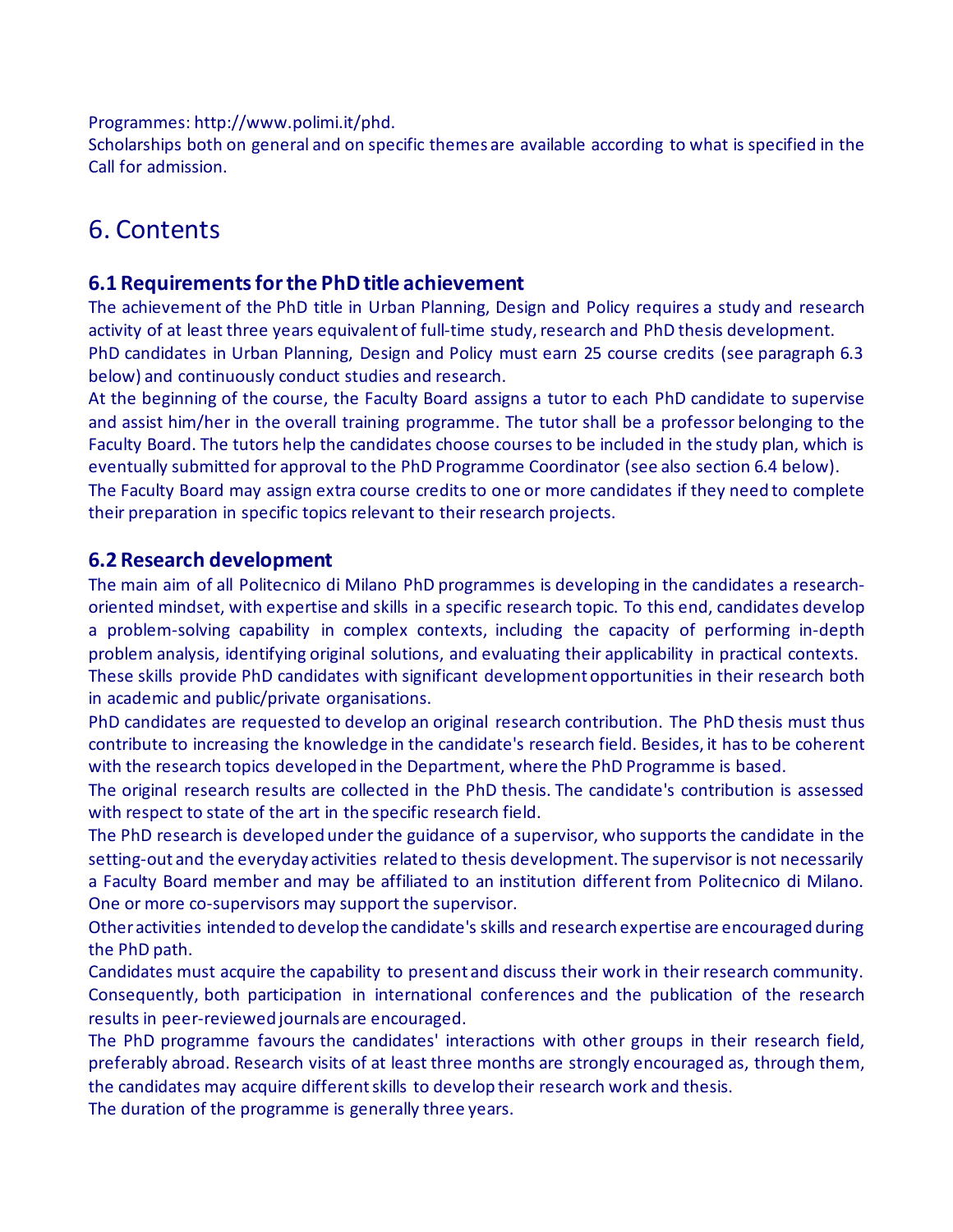## **6.3 Objectives and the general framework of the teaching activities**

The PhD Programmes and the PhD School activate teaching forms of a different kind and credit value, including courses, seminars, project workshops, laboratories. Teaching activities cover the research issues (problems, theories, methods) representing the PhD Programme's founding elements and identifying its cultural position.

Lessons are held in English, except when indicated otherwise. The PhD programme includes at least one complete path delivered in the English language.

Structured teaching activities allow earning ECTS credits. Other activities, typically specialised and for which it is difficult to evaluate the learning and its quantification, fall within the scientific activities of which the Faculty Board takes into account in the overall evaluation. Still, they do not allow to earn ECTS.

The PhD School of Politecnico di Milano proposes courses aiming to train the PhD candidates in soft and transferable skills. The skills and abilities provided by these courses help candidates across different areas of their careers in order to respond to the rapidly evolving needs of the global economy and society. The PhD School courses activated for the 2021-2022 Academic Year are listed on <http://www.dottorato.polimi.it/en/during-your-phd/phd-school-courses>

At least 10 of the 25 course credits that each candidate is required to earn shall be obtained through soft and transferable skills courses organised by the PhD School.

The courses and workshops activated by the UPDP programme in the first year are the following:

- **Course on research design and methods**
- **Planning and design research workshop**

Each learning activity is subject to grading through oral examination and the submission of written papers. More details are available on the PhD programme's website.

At the end of the first year, PhD students mustsubmit a research project for their PhD dissertation. The second year's admission is subject to a positive evaluation of the individual research project by the Board of professors.

The core activities of the second year are:

- an internship of six months in a foreign university or agency working in the field of urban planning and policy;
- at least one paper presented to an international journal and the participation in an international conference as a speaker.

During the third year, the PhD candidate should devote his/her time to the PhD thesis's research and development. For each candidate, a member of the Board is appointed as a tutor responsible for supervising and supporting the candidate's work.

The tutor and the whole Board will support the theses'preparation and hold regular meetings with the candidates.

In particular, two moments of in-depth discussion of the contents of the theses are foreseen: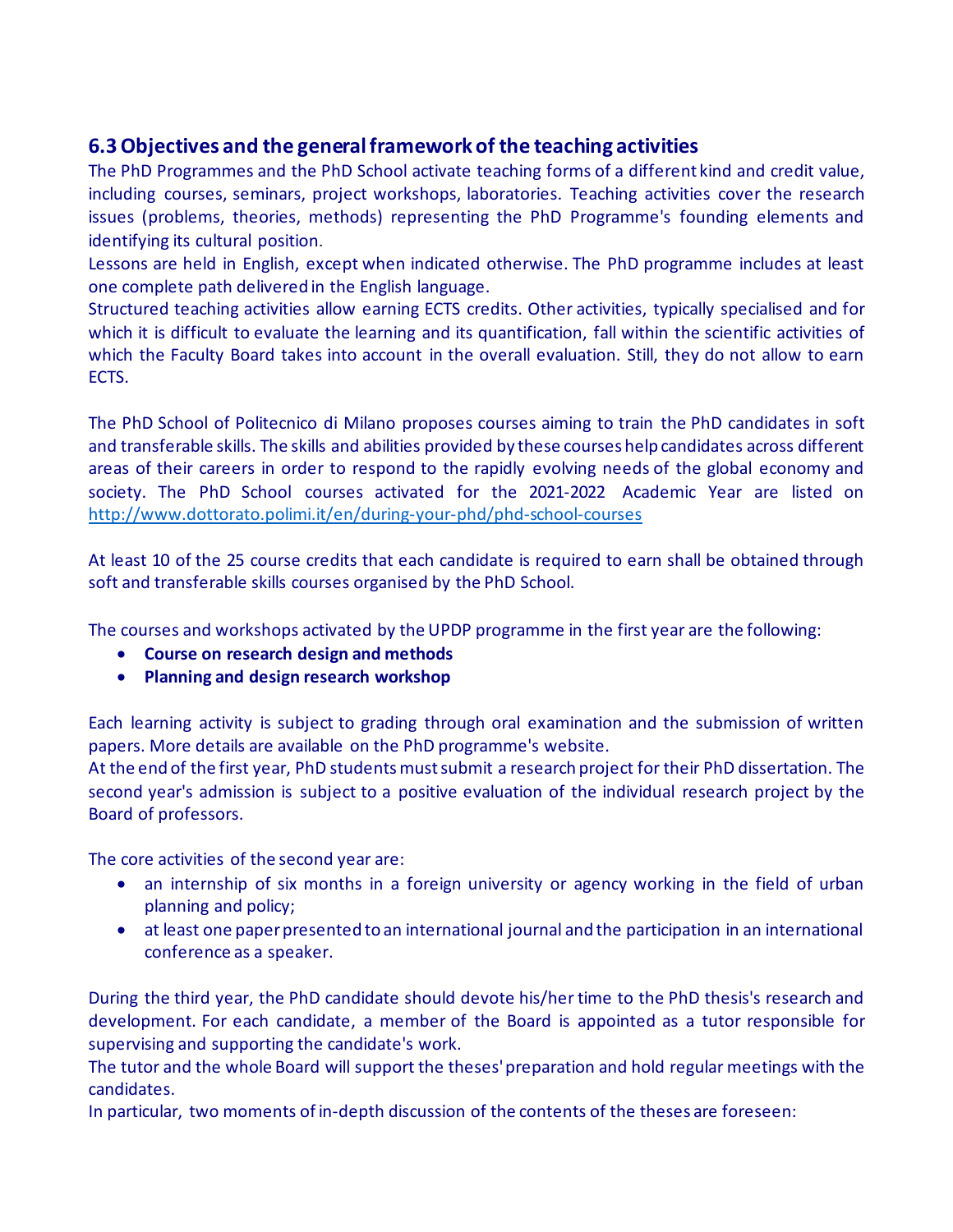- Before the end of the second year, each PhD student will be required to organise a seminar at Politecnico di Milano to discuss the on-going work of research and initial outcomes – position paper, methodology and main contents – with scholars invited from outside the Department;
- By the end of October of the third year, each student will be required to present the PhD thesis draft and discuss it with the Supervisor and the Board of Professors.

The tables below summarise the candidate's path (as regards coursework activities). Simultaneously, the programme foresees that the candidates are devoted to research activity in a continuous way, following the lead of their supervisors and the Faculty Board.

#### **First Year**

| <b>Types of Courses</b>                           | Course titles                                                            | <b>Number</b><br>of credits | <b>Note</b>                                                                                                                          |
|---------------------------------------------------|--------------------------------------------------------------------------|-----------------------------|--------------------------------------------------------------------------------------------------------------------------------------|
| <b>PhD School Courses</b>                         | Two courses freely chosen by the PhD<br>candidate                        | 10                          | <b>The</b><br>list<br>is.<br>available<br>nn<br>http://www.dott<br>orato.polimi.it/e<br>n/during-your-<br>phd/phd-school-<br>courses |
| the<br>characterising<br>Courses<br>PhD programme | Introduction to Research Methods in<br>Urban planning, design and policy | 5                           |                                                                                                                                      |
|                                                   | Workshop on territorial fragilities                                      | 10                          |                                                                                                                                      |

#### *Second year*

| <b>Types of activities</b>           |                                                                                                                                          |
|--------------------------------------|------------------------------------------------------------------------------------------------------------------------------------------|
| Activities related to thesis writing | Submission of an article to a peer-reviewed<br>international journal and/or participation in an<br>international conference as a speaker |
|                                      | Internship abroad in a foreign university or agency                                                                                      |
|                                      | Milestone: evaluation of the content of the thesis                                                                                       |

#### *Third year*

In the third year, the candidate should be devoted entirely to the development of the PhD thesis. By the end of July, candidates present their draft thesis in a seminar with the participation of expert discussants. By the end of October, candidates discuss the final draft of the thesis with the Supervisor and the Board of Professors.

#### **PhD Course List**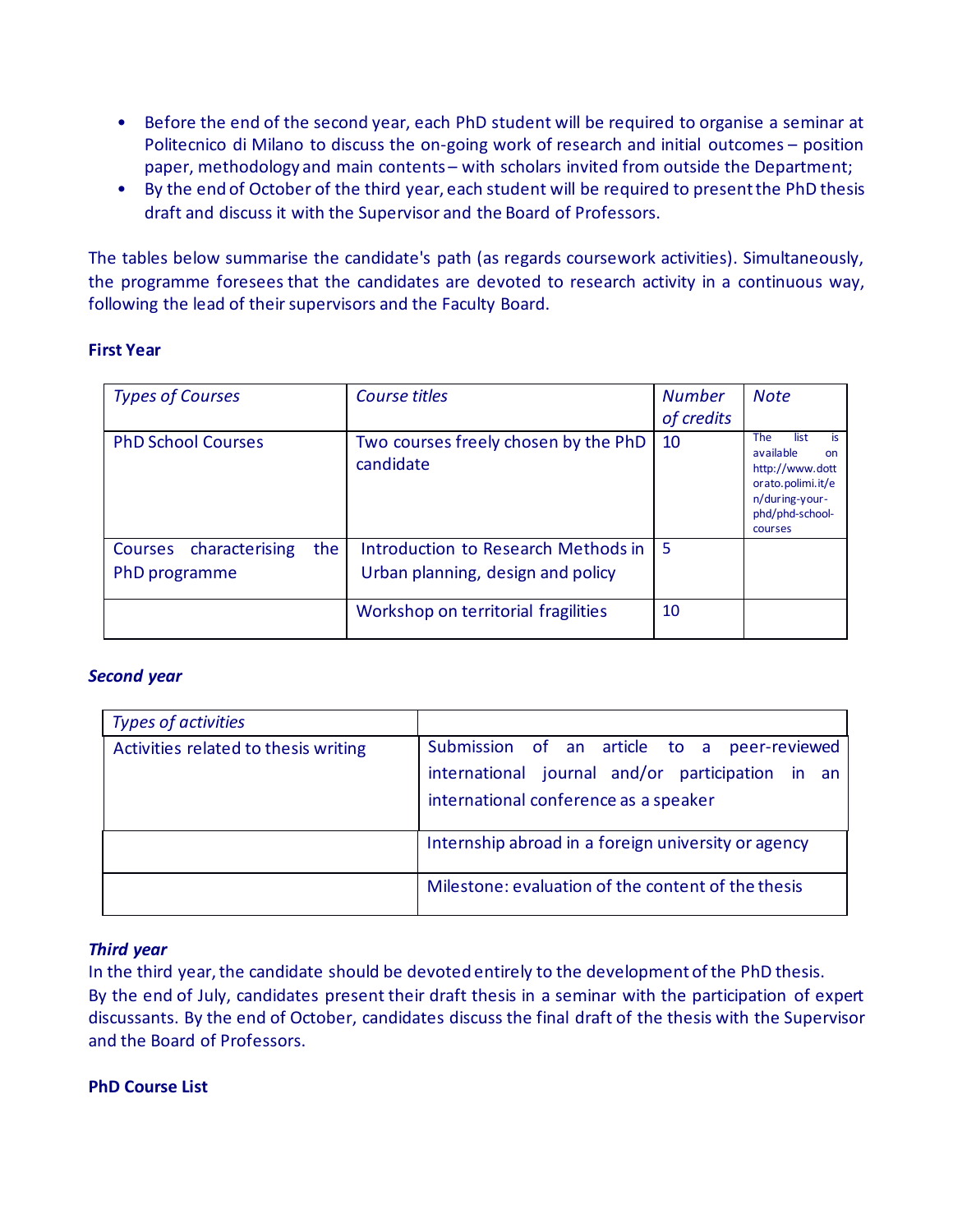**A)** The PhD programme in Urban Planning, Design and Policy organises the **Characterising Courses**  listed in table A.

For admission to the final exam, the acquisition of at least 15 credits in this list is **mandatory**. These credits must be acquired through the "characterising" PhD courses offered by the PhD programme.

**B)** The PhD School organises every year general and Interdoctoral courses. The acquisition of **at least 10 credits** is **mandatory** among the courses of B type*.* The list of PhD courses organised by the PhD School is the following:

| <b>Professor</b>  | <b>Course Title</b>                                                                                                                |  |
|-------------------|------------------------------------------------------------------------------------------------------------------------------------|--|
| <b>Aliverti</b>   | <b>Ethics in Research</b>                                                                                                          |  |
| <b>Armondi</b>    | <b>Strengthening Critical Spatial Thinking</b>                                                                                     |  |
| <b>Arnaboldi</b>  | <b>Advanced Interaction Skills for Academic Professionals</b>                                                                      |  |
| <b>Balducci</b>   | Approaches to Resilience: Social, Economic, Environmental and Technological<br><b>Challenges of Contemporary Human Settlements</b> |  |
| <b>Biscari</b>    | <b>English for Academic Communication</b>                                                                                          |  |
| <b>Cardilli</b>   | <b>European Culture</b>                                                                                                            |  |
| <b>Chiodo</b>     | Epistemology of Scientific and Technological Research (Technologies Reshaping<br>Humans)                                           |  |
| Di Blas           | <b>Professional Communication</b>                                                                                                  |  |
| <b>Gianinetto</b> | The Copernicus Green Revolution for Sustainable Development                                                                        |  |
| <b>larossi</b>    | Power of Images and Visual Communication for Research Dissemination                                                                |  |
| <b>Jacchetti</b>  | Communication Strategies that Score in Worldwide Academia                                                                          |  |
| <b>Lavagna</b>    | Sustainability Metrics, Life Cycle Assessment and Environmental Footprint                                                          |  |
| <b>Mancini</b>    | <b>Project Management (in Action)</b>                                                                                              |  |
| <b>Masarati</b>   | Ethical Aspects of Research on Dual-Use Technologies                                                                               |  |
| <b>Ossi</b>       | Sulla responsabilità della tecnica                                                                                                 |  |
| Paganoni          | La comunicazione nella scienza                                                                                                     |  |
| <b>Pizzocaro</b>  | Practicing research collaboration / La pratica della collaborazione nella ricerca                                                  |  |
| <b>Raos</b>       | Science, Technology, Society and Wikipedia                                                                                         |  |
| <b>Sancassani</b> | Teaching methodologies, strategies and styles                                                                                      |  |
| <b>Valente</b>    | Scientific Reasoning: Philosophy, Logic and Applications                                                                           |  |
| <b>Volontè</b>    | Introduction to academic research                                                                                                  |  |
| Zani              | Laboratorio di insegnamento a classi numerose                                                                                      |  |

#### **C) Other PhD courses**

Credits can be obtained by choosing from other courses provided by other PhD programmes of Politecnico di Milano and other universities. In this case, the prior approval of the tutor and the Coordinator is required.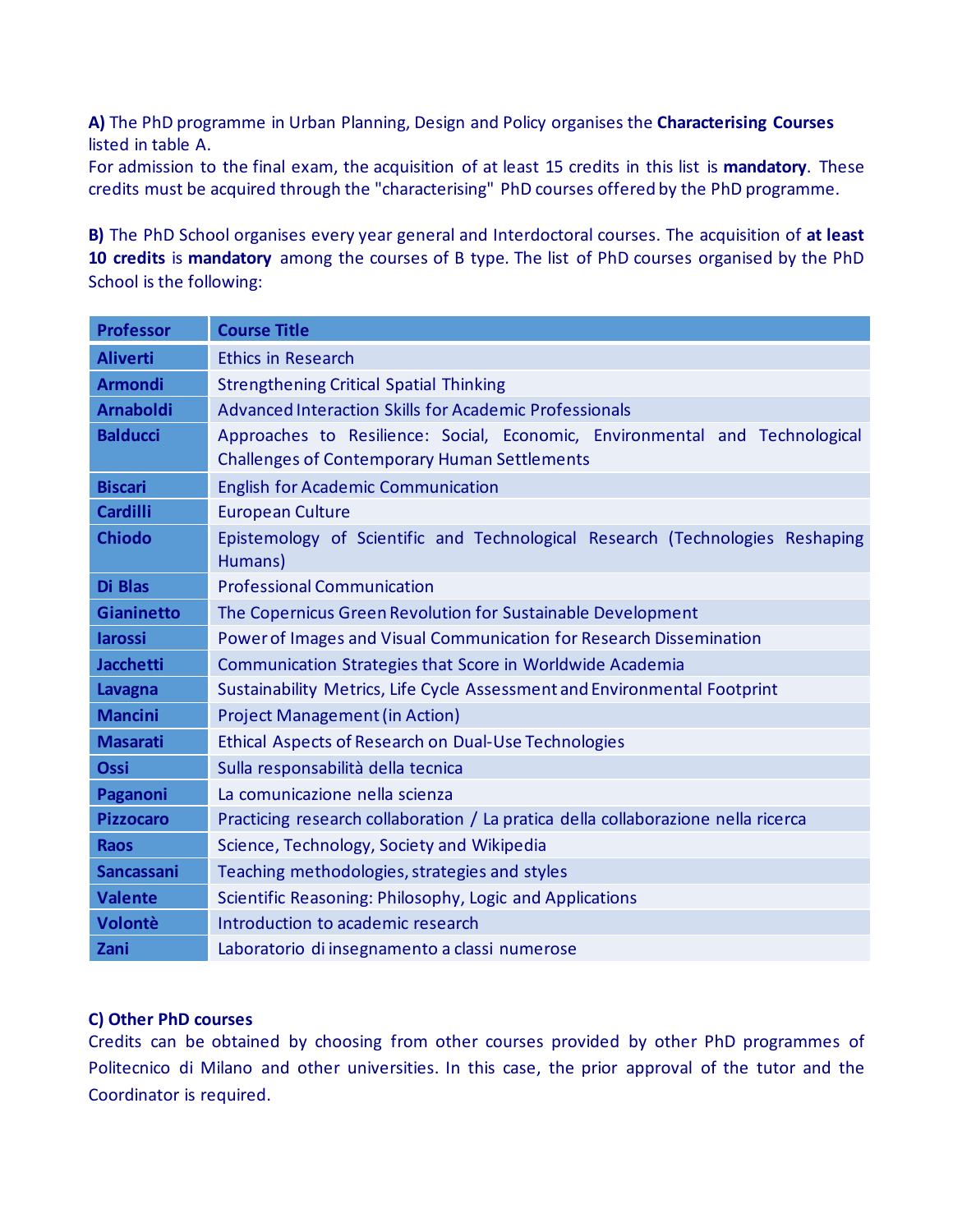#### **PREPARATORY COURSES**

Suppose the supervisor and the tutor find it useful or necessary that the candidate attends preparatory courses (chosen among the activated courses at the Politecnico di Milano). In that case, the Board of Professors may assign some extra-credits to be acquired to complete the training path. The credits earned in this way will be considered additional concerning the mandatory credits earned with the PhD courses.

#### **SPECIALISTIC COURSES, LONG-TRAINING SEMINARS**

The attendance of Specialist Courses, Workshops, Summer Schools, Seminar series is encouraged and (if these seminars, workshops are certified and evaluated) may allow acquiring credits according to the procedures established by the Board of Professors and previous approval of the study plan submitted by the candidate. These courses and workshops can be inserted in the study plan, even if they are not evaluated (and therefore not qualified as credits), as optional "additional teaching".

The scheduled course planning for the academic year 2021-22 follows. More courses may be activated during the year. In this case, the candidates will be promptly informed and allowed to insert these new courses into their study plan.

| <b>SSD</b>                                | <b>Name of the Course</b>                                                                | <b>Professors</b>                                                                            | A.Y./Semester | Language       | <b>Credits</b> |
|-------------------------------------------|------------------------------------------------------------------------------------------|----------------------------------------------------------------------------------------------|---------------|----------------|----------------|
| <b>SPS/09</b><br>ICAR/20                  | Research<br><b>Introduction</b><br>to<br>Methods in Urban planning,<br>policy and design | Stefania Sabatinelli<br>Scira Menoni                                                         | 2021/22, 1st  | English        | 5              |
| ICAR/20<br>ICAR/21<br>SECS/P06<br>ICAR/17 | territorial<br>Workshop<br><b>on</b><br>fragilities                                      | Andrea Arcidiacono<br>Gabriele Pasqui<br>Ilaria Mariotti<br>Davide Ponzini<br>Andrea Rolando | 2021/22, 2nd  | <b>English</b> | 10             |

#### **Table A: PHD COURSES CHARACTERISING THE PHD PROGRAMME**

#### **Table B SUGGESTED CROSS –SECTORAL COURSES**

| <b>SSD</b> | <b>Name of the Course</b>                                                                                                                                 | <b>Professor</b>    | Year    | Language       | <b>Credits</b> |
|------------|-----------------------------------------------------------------------------------------------------------------------------------------------------------|---------------------|---------|----------------|----------------|
| ICAR/20    | Approaches to Resilience: Social,<br>Economic, Environmental and<br><b>Technological Challenges of</b><br><b>Contemporary Human</b><br><b>Settlements</b> | Alessandro Balducci | 2021/22 | English        |                |
| $M-GGR/02$ | Strenghtening critical spatial<br>thinking                                                                                                                | Simonetta Armondi   | 2021/22 | <b>English</b> |                |

### **6.4 Presentation of the study plan**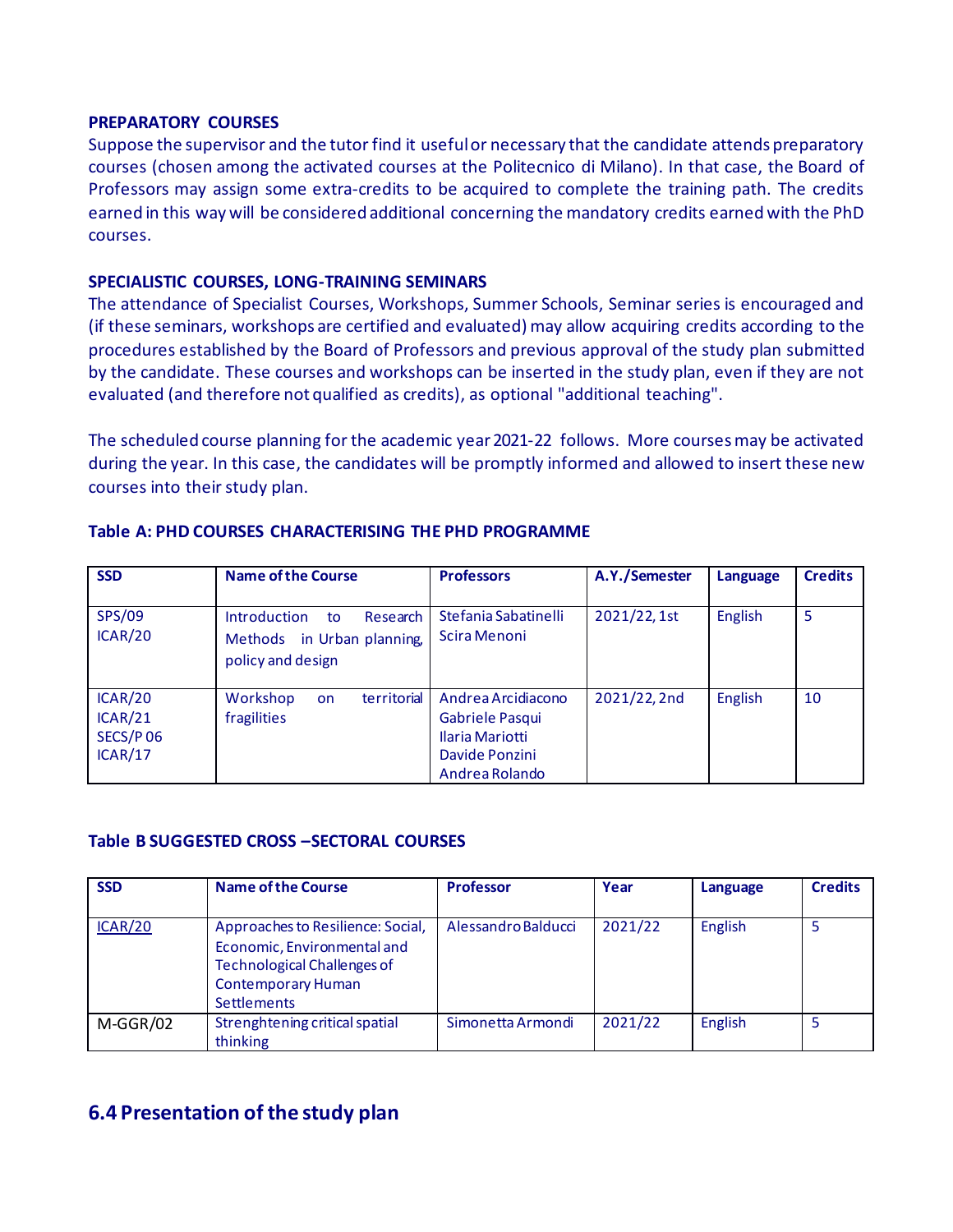PhD candidates must submit a study plan, which may be revised periodically (approximately every three months), in order to adequate them to possible changes in the course list or needs motivated by the development of their PhD career. The PhD programme coordinator must approve the study plans according to the Faculty Board of the PhD programme's modalities.

### **6.5 Yearly evaluations**

Candidates present their work to the Faculty Board at least once a year. In particular, the candidates must pass an annual evaluation to be admitted to the following PhD year. The third-year review establishes the candidate's admission to the final PhD defence.

As a result of each annual evaluation, the candidates who pass the exam receive an assessment (A/B/C/D) and may proceed with the following year's enrollment. Candidates who do not pass the exam are qualified either as "Repeating candidate" (Er) or "not able to carry on with the PhD (Ei)". In the former case (Er), the candidates are allowed to repeat the PhD year at most once. The PhD scholarships – if any – are suspended during the repetition year. In the latter case (Ei) the candidates are excluded from the PhD programme and lose their scholarships – if any.

In case the Faculty Board holds appropriate to assign an exclusion evaluation (Ei) directly without a previous repetition year, the request must be adequately motivated and validated by the PhD School. After the final year, candidates who have achieved satisfactory results but need more time to draw up their thesesmay obtain a prorogation of up to 12 months.

### **6.6 PhD thesis preparation**

The main objective of the PhD career is the development of original research contributions. The PhD thesis is expected to contribute to advancing the knowledge in the candidate's research field.

The PhD study and research work are carried out full time during the three years of the PhD course. Stages or study periods in (Italian or International) companies or external Institutions may complete the candidate's preparation.

The resulting theses need to be coherent with the research issues developed in the Department where the PhD programme is developed.

Candidates must present an original thesis and discuss its contribution to the state of the art in their relevant research community.

The PhD research is developed following the lead of a supervisor, who supports the candidate in the setting out and everyday activities regarding the thesis development.

At the conclusion of the PhD studies, the Faculty Board evaluates the candidates. Candidates who receive a positive evaluation submit their theses to two external reviewers for refereeing. If the assessment provided by the reviewers is positive (o after the revisions required by the external reviewers), the candidates defend their thesis in a final exam, in front of a committee composed of three members (at least two of which must be external experts).

## 7. Laboratories, PhD Secretary Services

Mrs. Marina Bonaventura and Mrs. Marilena Mastalli Department of Architecture and Urban Studies 3 Bonardi Street, First floor Telephone: +39-02-2399.5165 / 5405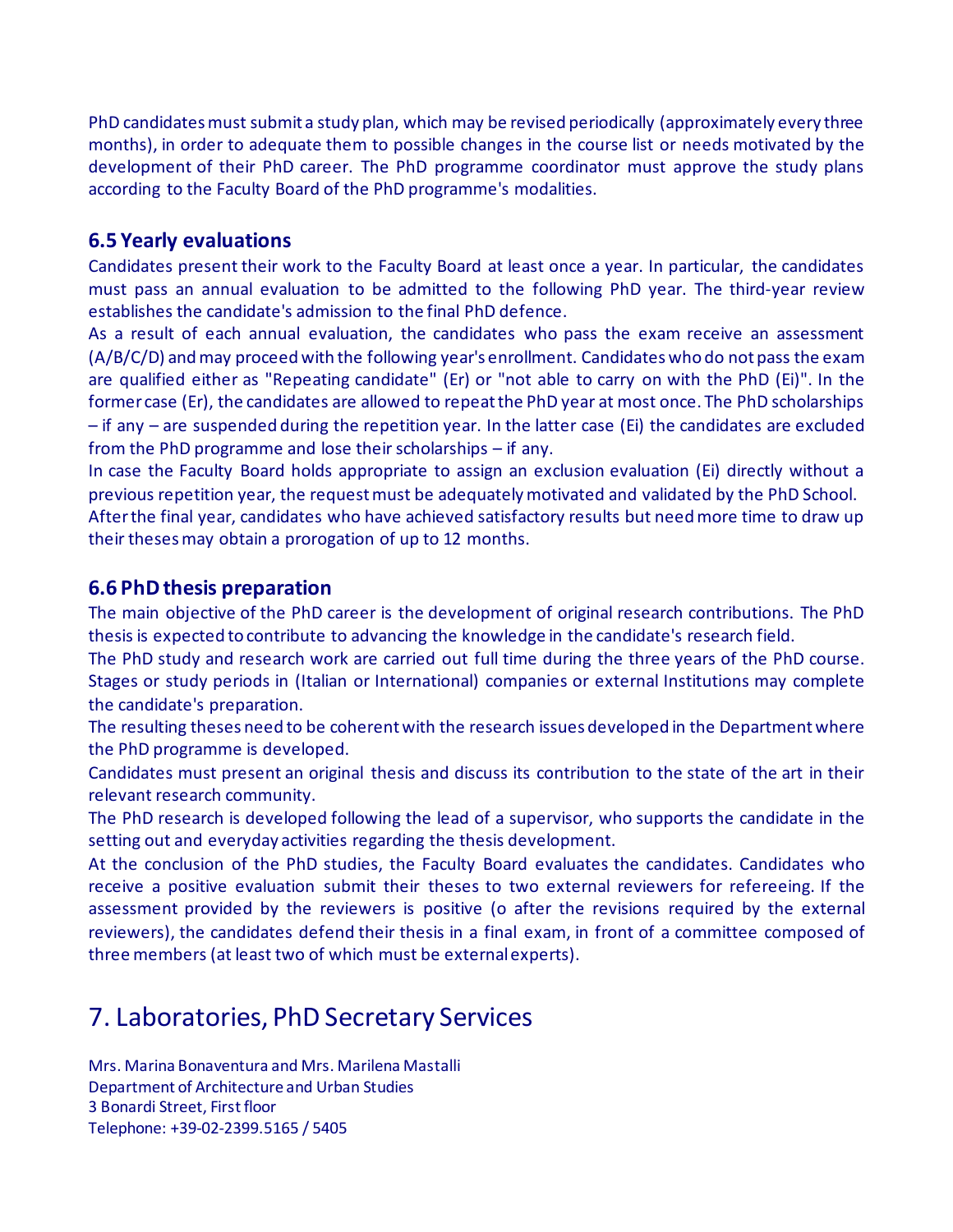## 8. Internationalisation and other activities

Carrying out study and research activities at external laboratories is strongly recommended. Politecnico di Milano supports joint PhD paths with International Institutions and Joint and Double PhD programmes. Further information is available on the PhD School website and the PhD programme website.

The PhD programme in Urban Planning, Design and Policy cooperates with:

| <b>Affiliated foreign universities</b>                        | <b>Type of cooperation</b>                 |
|---------------------------------------------------------------|--------------------------------------------|
| Universiteit van Amsterdam, Faculty of Social and Behavioural | Training activities - seminars and         |
| <b>Sciences</b>                                               | participation in the Advisory board        |
|                                                               | (Prof. Luca Bertolini)                     |
| <b>HafenCity Universitaet Hamburg</b>                         | Erasmus exchange. Participation in the     |
|                                                               | Advisory board (Prof. Ingrid Breckner).    |
| <b>TU Berlin</b>                                              | Agreement on joint research and            |
|                                                               | teaching activities signed with DASTU      |
| Bauhaus-Universität Weimar (lead project)                     | <b>Innovative Training Networks (ITN);</b> |
|                                                               | UrbanHist Call: H2020-MSCA-ITN-2016        |
| Institut d'urbanisme de Paris – Université Paris-Est          | Joint Phd; participation in the Advisory   |
|                                                               | <b>Board of LabEx.</b>                     |
| Katholieke Universiteit Leuven                                | Partner Institution of the European        |
|                                                               | <b>Module Spatial Development Planning</b> |
|                                                               | (EMSDP), intensive study program in        |
|                                                               | spatial planning                           |
| <b>TU Delft</b>                                               | Idea League (ETH-Zurich, TU-Delft,         |
|                                                               | <b>RWTH Aachen, Chalmers University)</b>   |
| Scuola universitaria professionale della Svizzera italiana    | <b>Executive PhD</b>                       |
| <b>University of Strathclyde</b>                              | Joint PhD cluster                          |

Interaction with and exposure to non-academic sectors provides significant benefits to doctoral candidates. Direct exposure to the challenges and opportunities in non-academic sectors of the economy and society is fostered by networking, connectivity, inter-sectoral mobility and broad access to knowledge. The PhD programme in Urban Planning, Design and Policy cooperates with Research Agencies, Public institutions and private companies.

| Inter-sectorial collaborations                  | <b>Kind of collaboration</b>                              |
|-------------------------------------------------|-----------------------------------------------------------|
| C.C.L. Consorzio Cooperative Lavoratori, Milano | Scholarship granted to a PhD<br>student of the 34th cycle |
| Federcasa                                       | Scholarship co-financed for a                             |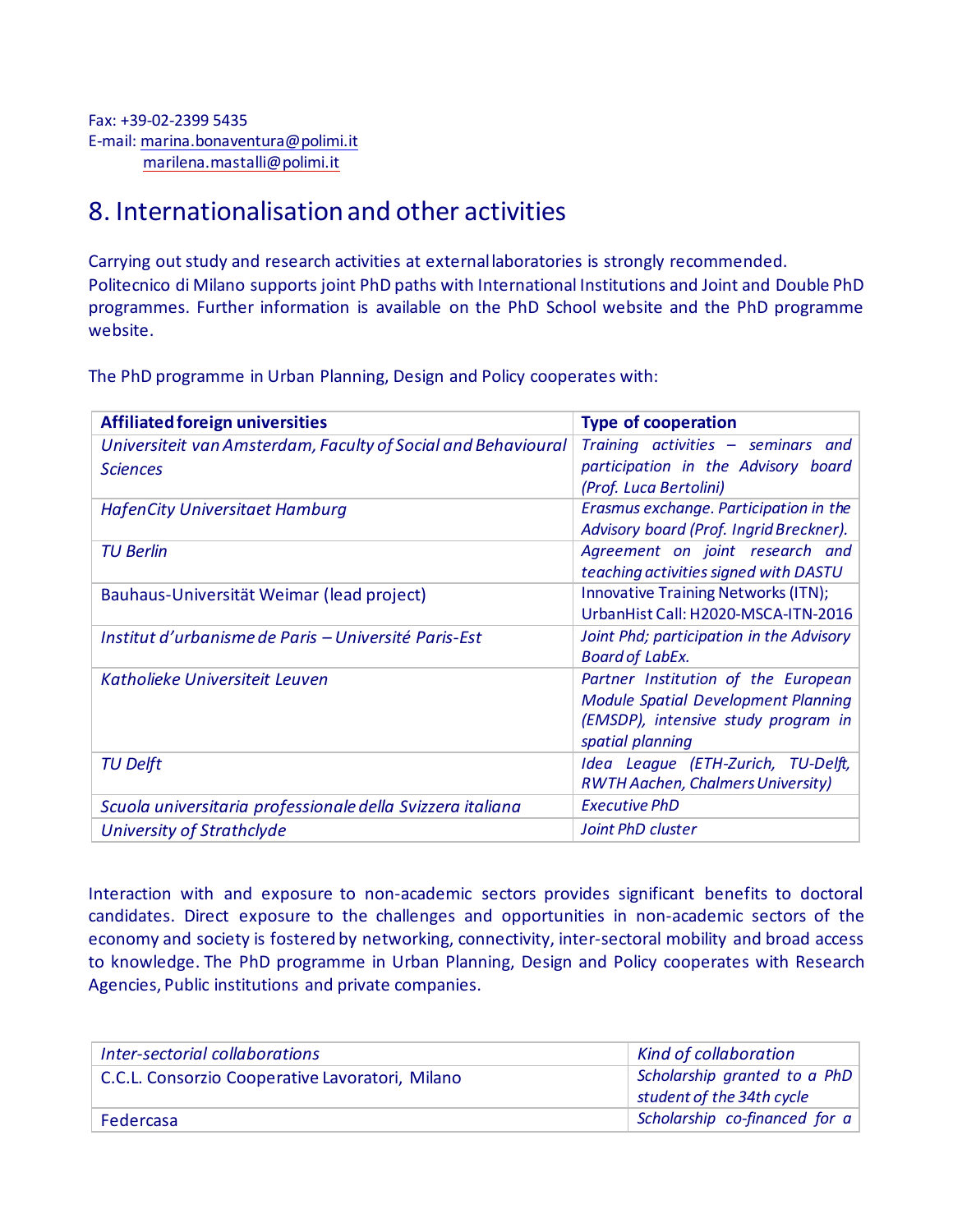|             | PhD student of the 36th cycle  |
|-------------|--------------------------------|
| <b>INPS</b> | Two scholarships granted to    |
|             | PhD students of the 36th cycle |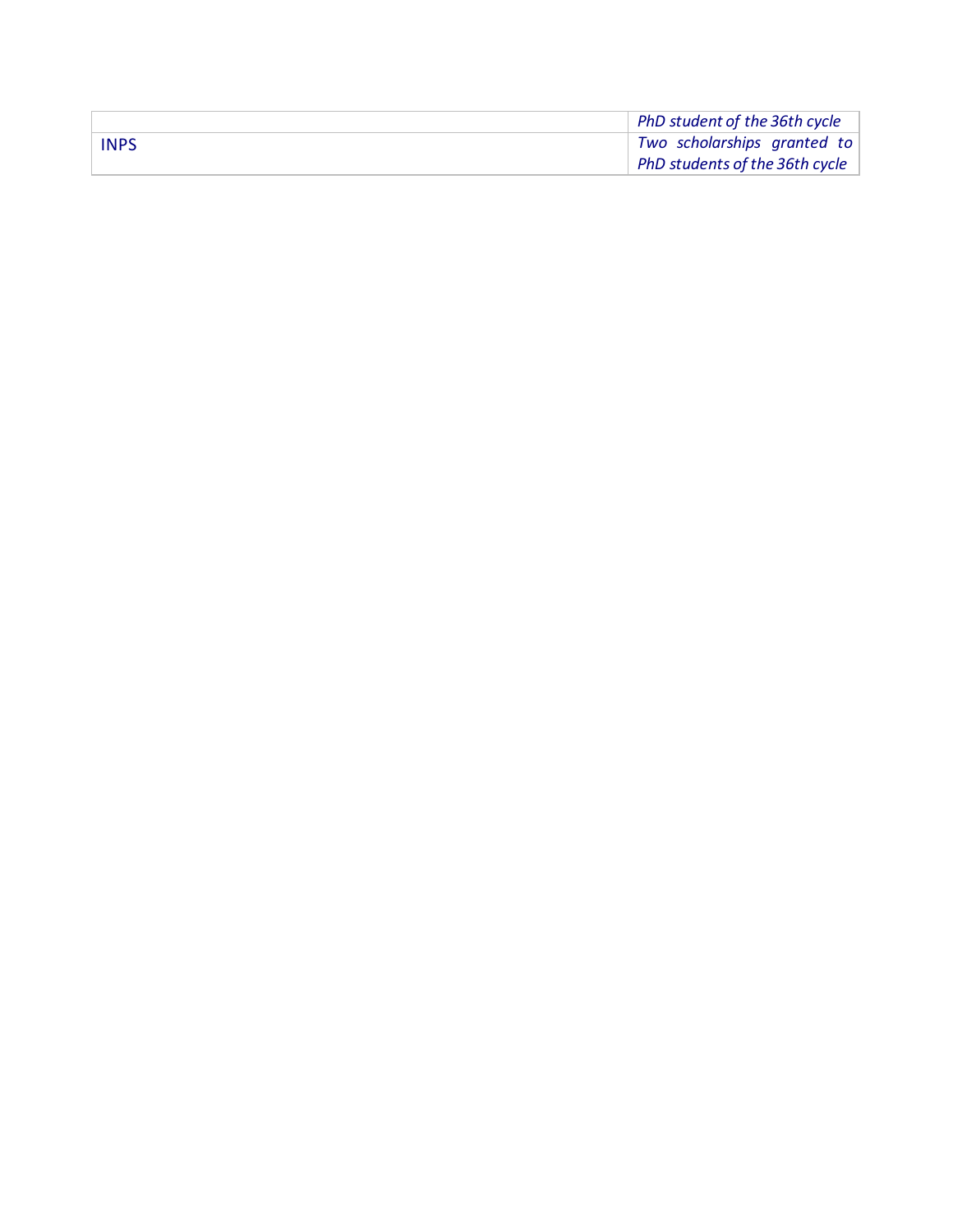## Attachment A1 – PhD Programme Coordinator

### **LUCA GAETA**

#### CURRENT POSITION

Full Professor of Urban Planning in the Department of Architecture and Urban Studies, Politecnico di Milano.

#### PERSONAL PROFILE

My research interests focus on the material and symbolic production of space via planning practice and social interaction. Land-use regulation and zoning are two main areas of concern according to the assumption that setting boundaries is a crucial aspect of spatial and social organisation. Property development is a related area of concern as it provides clues to understand space as an outcome of dynamic adaptations between land and society within the planning policy framework. My teaching at bachelor, master and doctoral levels aims to enable students to tackle spatial problems from this perspective.

#### EDUCATION

1987-1995: Master of Arts in Architecture, Politecnico di Milano 1996-2000: Master of Arts in Philosophy, Università Statale di Milano, cum laude 2001-2004: PhD in Urban projects and policies, Politecnico di Milano

#### ACADEMIC RECORDS

#### Scientific research projects

1996-1997: "Administrative innovation in Milan", funded by Association of Metropolitan Interests, led by Prof. Bruno Dente and Paolo Fareri. Role: junior researcher.

2001: "Supporting development. Territorial negotiation in Milan metropolitan area", funded by Province of Milan, led by G. Pasqui and M. Goldstein Bolocan. Role: junior researcher.

2004-2005: "The real estate sector and the growth of Milan metropolitan area: the case of San Donato", funded by Municipality of San Donato Milanese, led by Prof. A. Balducci. Role: property market analyst.

2005-2006: "Urban market and the public sphere", funded by Province of Milan and EuroMilano property company. Role: co-coordinator with M. Goldstein Bolocan.

2006-2007: "Emergent neighbourhoods, gentrification, land rent. Policy-oriented analysis", supervised by Prof. L. Diappi in the framework of the PRIN research program (Projects of relevant national interest). Role: post-doc research fellow.

2009: "Northwestern Milan. A geographical study", funded by Cariplo Foundation, coordinated by Prof. M. Goldstein Bolocan. Role: senior researcher.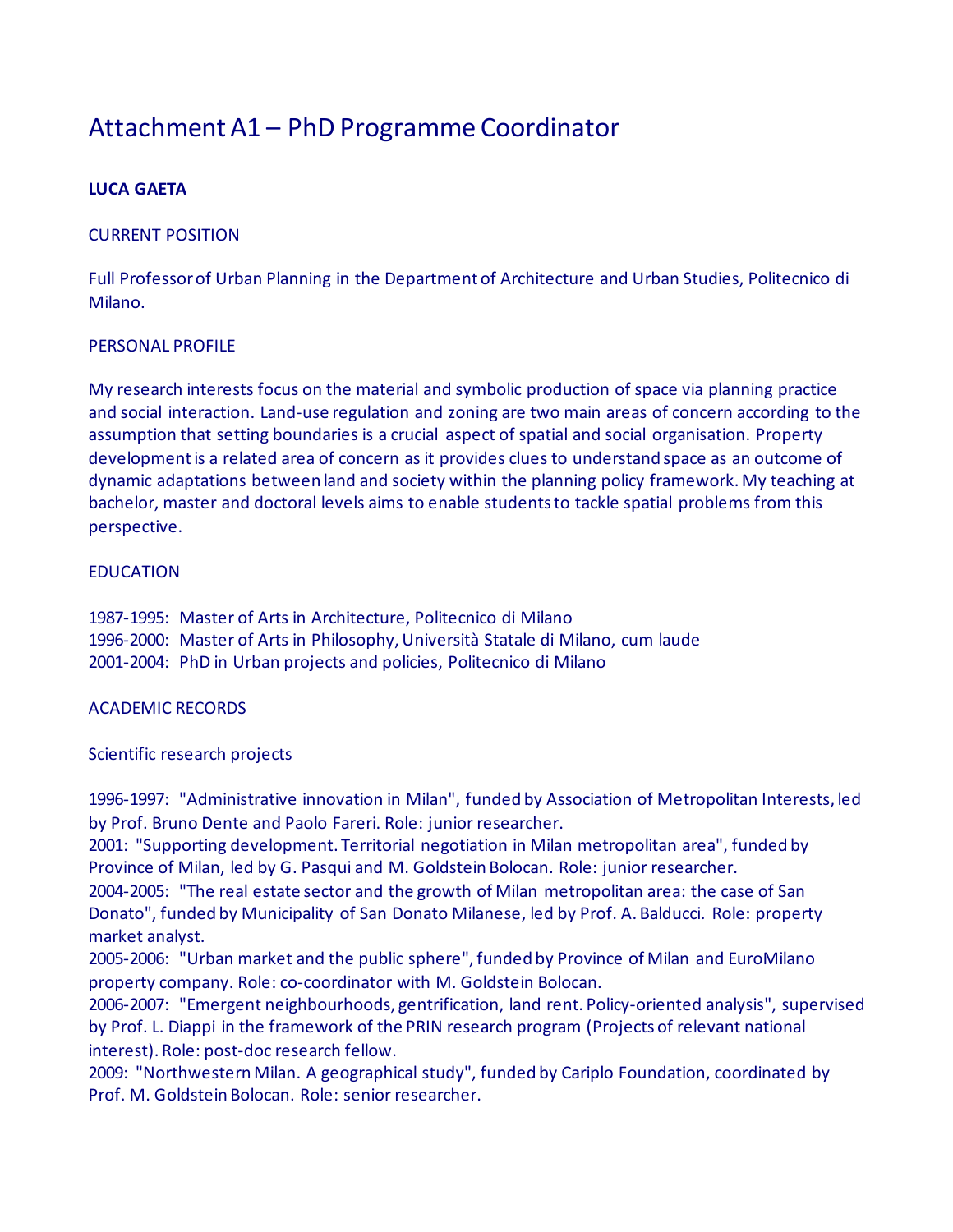2009: "The redevelopment of public housing in Milan", funded by EXITone company. Role: scientific supervisor.

2011: "The urban market and the transformation of the built environment", funded by Milan Chamber of Commerce, led by Prof. M. Goldstein Bolocan. Role: senior researcher.

2011-2013: "Architectures for the middle class in Italy, 1950s-1970s", funded by the Italian Ministry of University and Research in the framework of the program Future in Research. Role: senior researcher, www.middleclasshomes.net.

2014-2015: "Revision and renewal of the local agreement for rental housing: a territorial study" funded by SER.CO.P. Consortium. Role: Scientific Coordinator.

2015-2016: "For rent. Supply and demand of affordable housing in Italy", funded by the Department of Architecture and Urban Studies. Role: coordinator of the research unit on large homeowners, www.for-rent.polimi.it.

Teaching and tutoring

1997-2006: Teaching assistant of Prof. Luigi Mazza at the Faculty of Architecture, Politecnico di Milano.

2000-2001: Tutor of the Advanced Program in Regional and Environmental Planning, Politecnico di Milano, chaired by Prof. P. Gabellini.

2004-2007: Tutor of the PhD program in Urban projects and policies, Politecnico di Milano, chaired by Prof. L. Mazza.

2006-2007: Urban Planning (8 ECTS), BA program in Architectural Sciences, Faculty of Architecture and Society, Politecnico di Milano (course taught in Italian).

2007-2013: Real Estate Market (4 ECTS), MA program in Urban planning and policy design, School of Architecture and Society, Politecnico di Milano (course taught in English).

2008-2014: Tutor of the PhD program in Spatial Planning and Urban Development, Politecnico di Milano, chaired by Prof. C. Ranci.

2009-2015: Strategic planning in a global perspective (5 ECTS) PhD program in Spatial planning and urban development, Politecnico di Milano, with Prof. A. Balducci (course taught in English).

2009-present: Urban Planning (8 ECTS) BA program in Architectural Sciences, School of Architecture, Planning and Civil Engineering, Politecnico di Milano (course taught in Italian).

2013-2015: Scientific supervisor of Dr. Marco Bianconi within the "Politecnico di Milano International Fellowships" program.

2015: Introduction to research methods (5 ECTS), PhD course in Urban planning, design and policy, Politecnico di Milano (course taught in English).

2015-present: Urban planning (4 ECTS) BA program in Architectural Sciences, School of Architecture, Planning and Civil Engineering, Politecnico di Milano (course taught in Italian).

2019: Urban and regional planning theory (8 ECTS), BA program in Urban Planning, School of Architecture, Planning and Civil Engineering, Politecnico di Milano (course taught in Italian).

2019-20: Introduction to research methods in urban planning, design and policy (5 ECTS), PhD program in Urban planning, design and policy, Politecnico di Milano (course taught in English).

COMMITTEES, BOARDS AND OTHER ACADEMIC ROLE*S*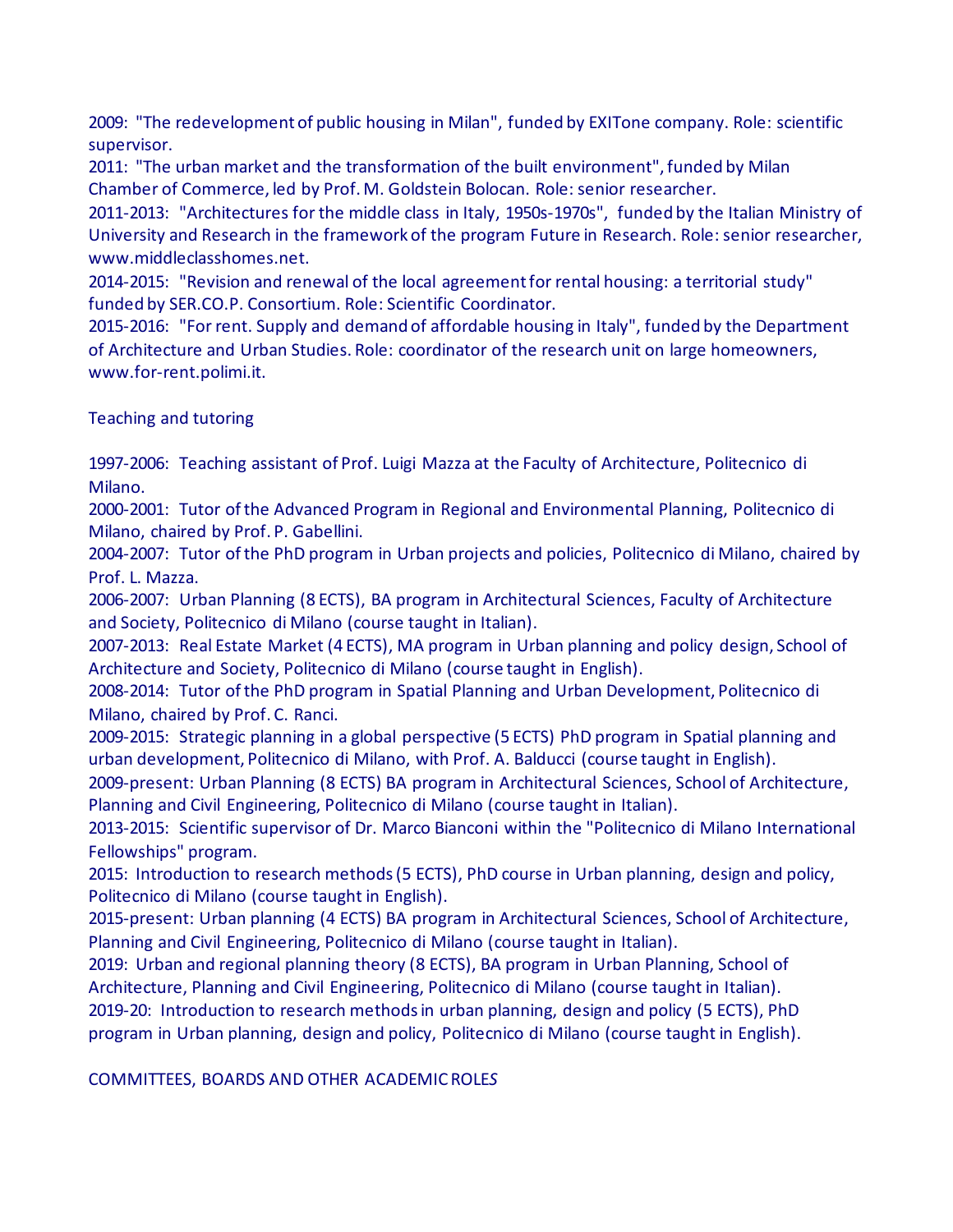2009-2013: Board member of the PhD program in Spatial planning and urban development, Politecnico di Milano, chaired by Prof. C. Ranci.

2011-2014: Executive board member of the Italian Society of Urban Planners, with the office of treasurer.

2013-present: Editorial board member of the book series "Strumenti urbanistici" (Planning tools), Franco Angeli publishing, Milan.

2013-present: Jury member of the "Giovanni Ferraro" prize for PhD theses in urban and regional planning, coordinated by Prof. Alessandro Balducci.

2013-2016: Board member and vice-coordinator of the PhD Program in Urban planning, design and policy, Politecnico di Milano, chaired by Prof. P. Pucci.

2014: Chief organiser of the 17th national conference of the Italian Society of Urban Planners, Milan, 15-16 May.

2015-present: Editor of the online journal (ibidem), published by Planum. The Journal of Urbanism, www.planum.net/ibidem-1.

2017: Visiting research fellow, Senator George J. Mitchell Institute for Global Peace, Security and Justice, Queen's University Belfast, from 26 June to 25 August.

### PROFESSIONAL EXPERIENCE

1997: Job supply and demand in the South-west of Milan metropolitan area. Client: South-West Milan Consortium. Role: field researcher.

1997: *Services for small and medium-sized* enterprises *in Northern Milan*. Client: Business Innovation Centre La Fucina. Role: field researcher.

1998: Manufacturing in Milan: productive innovation and location strategies. Survey funded by Milan Municipality, led by G. Pasqui and F. Sacchi. Role: field researcher.

2000: The location factors of new businesses in the province of Milan. Survey funded by Province of Milan in the framework of the DEAFIN project, co-financed by the European Community, supervised by G. Pasqui. Role: interviewer.

2000-2001: Fifth Italian agricultural census. Department of Agriculture, Lombardy Region. Role: technical assistant.

2002-2003: "Regeneration of local industrial areas", Municipality of San Giuliano Milanese, Role: planning consultant.

2002-2009: Reporter for the monthly journal "Il giornale dell'architettura", edited by Prof. C. Olmo. 2004: "Housing policies in the north-west of Milan metropolitan area". Client: TPQ cooperative consortium. Role: project leader.

2006: "The extension and location of public land in the northwestern area of Milan", survey promoted by TPQ Consortium in partnership with Regional Association of Housing Cooperatives. Role: project leader.

2009: Master plan for the reuse of military facilities. Client: Municipality of Piacenza. Project leaders: Prof. F. Infussi and Prof. G. Pasqui. Role: consultant for feasibility studies.

2010: Second phase of the Dubai Urban Master Plan. Client: AECOM Middle East Ltd. Project leader: Prof. A. Balducci. Role: planning consultant.

2013: Brownfield regeneration in Lombardy. Client: Eupolis Lombardia within the framework of the Regional plan revision process. Role: planning consultant with A. Arcidiacono, A. Bruzzese and L. Pogliani.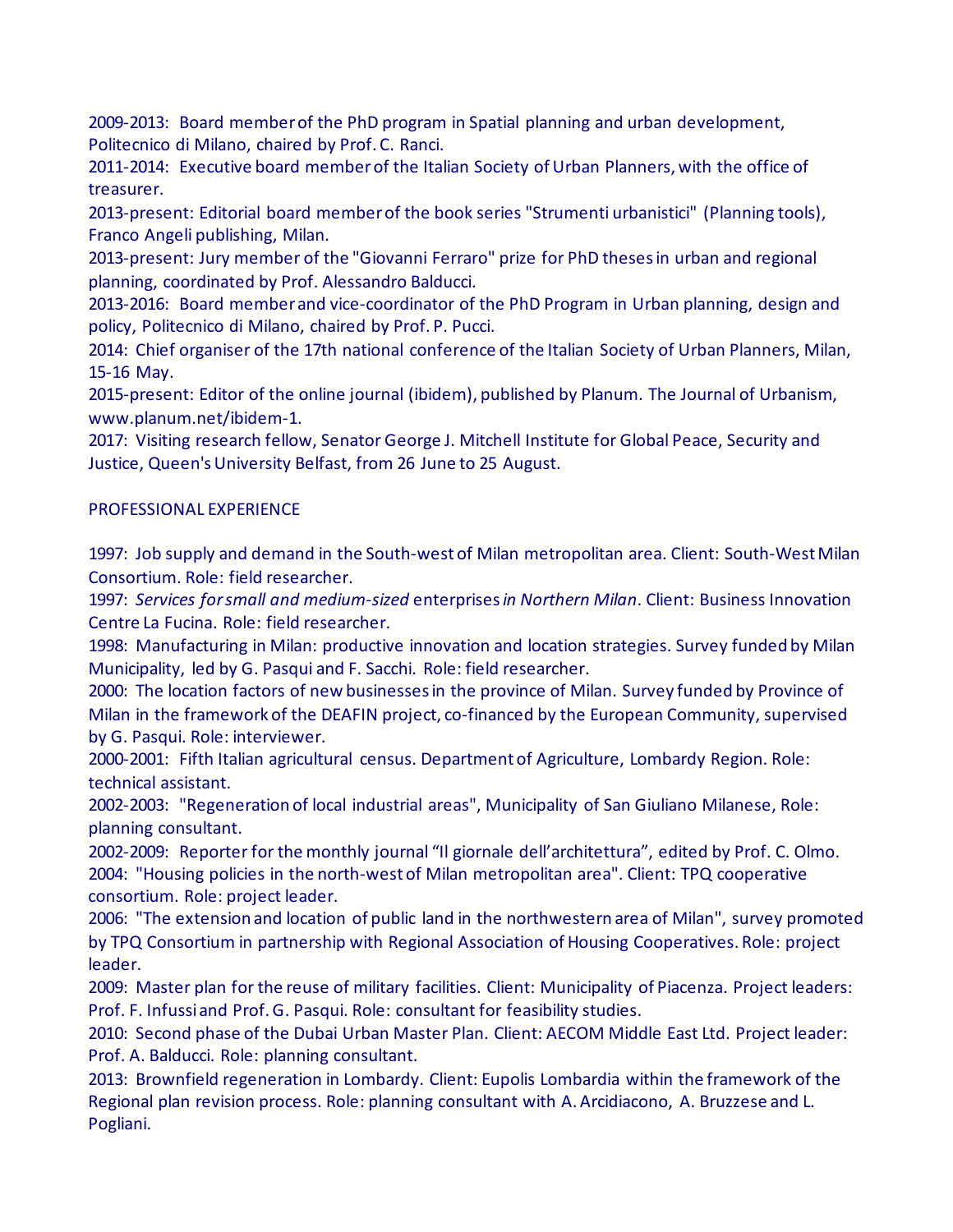#### **PUBLICATIONS**

**Books** 

L. Gaeta, Segni del cosmo. Logica e geometria in Whitehead, LED Edizioni, Milano 2002.

L. Gaeta, P. Briata, L. Liberatore, Sotto un unico tetto. Fatti e storie della cooperativa edificatrice di Lampugnano, M&B, Milano 2004.

L. Gaeta, Il seme di Locke. Interpretazioni del mercato immobiliare, FrancoAngeli, Milano 2006. L. Gaeta, Il mercato immobiliare. Beni, diritti, valori, Carocci, Roma 2009.

L. Gaeta, La democrazia dei confini. Divisioni di suolo e sovranità in Occidente, Carocci, Roma 2011. L. Gaeta, M. Bolocan Goldstein, S. Moroni, G. Pasqui, Modelli e regole spaziali. Liber amicorum per Luigi Mazza, FrancoAngeli, Milano 2013.

L. Gaeta, A. Arcidiacono, A. Bruzzese, L. Pogliani, Governare i territori della dismissione in Lombardia: caratteri, contesti, prospettive, Maggioli, Santarcangelo di Romagna 2015.

L. Gaeta, La civiltà dei confini. Pratiche quotidiane e forme di cittadinanza, Carocci, Roma 2018.

### Edited books

L. Gaeta, U. Janin Rivolin, L. Mazza (2013, a cura di), Governo del territorio e pianificazione spaziale, CittàStudi Edizioni, Novara (nuova edizione riveduta 2018).

L. Gaeta, A. Balducci (2015, a cura di), L'urbanistica italiana nel mondo. Contributi e debiti culturali, Donzelli, Roma.

L. Gaeta, A. Buoli (2020, eds.), *Transdisciplinary Views on Boundaries: Towards a New Lexicon*, Milan: Fondazione Giangiacomo Feltrinelli.

Articles in scientific journals

L. Gaeta, "Elementi del lessico urbanistico di Astengo", Territorio, n. 24, 2003, pp. 117-138.

L. Gaeta, "La democrazia ateniese e la fondazione politica dello spazio", Urbanistica, n. 120, 2003, pp. 10-19.

L. Gaeta, E. Valsecchi, "«Contro l'intelligenza sedentaria»: pianificazione e corporativismo nella figura di Gaetano Ciocca (1882-1966)", Le culture della tecnica, n. 15, 2004, pp. 29-74.

L. Gaeta, "Athenian democracy and the political foundation of space", Planning Theory & Practice, vol. 5, n. 4, 2004, pp. 471-483.

L. Gaeta, "Hamburgers & real estate: il côté immobiliare della McDonald's Corporation", Archivio di Studi Urbani e Regionali, n. 84, 2005, pp. 65-77.

L. Gaeta, "Le nuove committenze della città industriale: il mercato immobiliare e la gestione del patrimonio architettonico", Parametro, n. 262, 2006, pp. 64-67.

L. Gaeta, "La risorsa suolo come leva delle trasformazioni urbane", Urbanistica, n. 130, 2006, pp. 108- 115.

L. Gaeta, "L'incerto stato della gentrification. Un sommario della letteratura", Bollettino della Società Geografica Italiana, vol. I, n. 2, 2008, pp. 449-462.

L. Gaeta, "Potere e spazio nella Roma arcaica", Territorio, n. 47, 2008, pp. 116-128.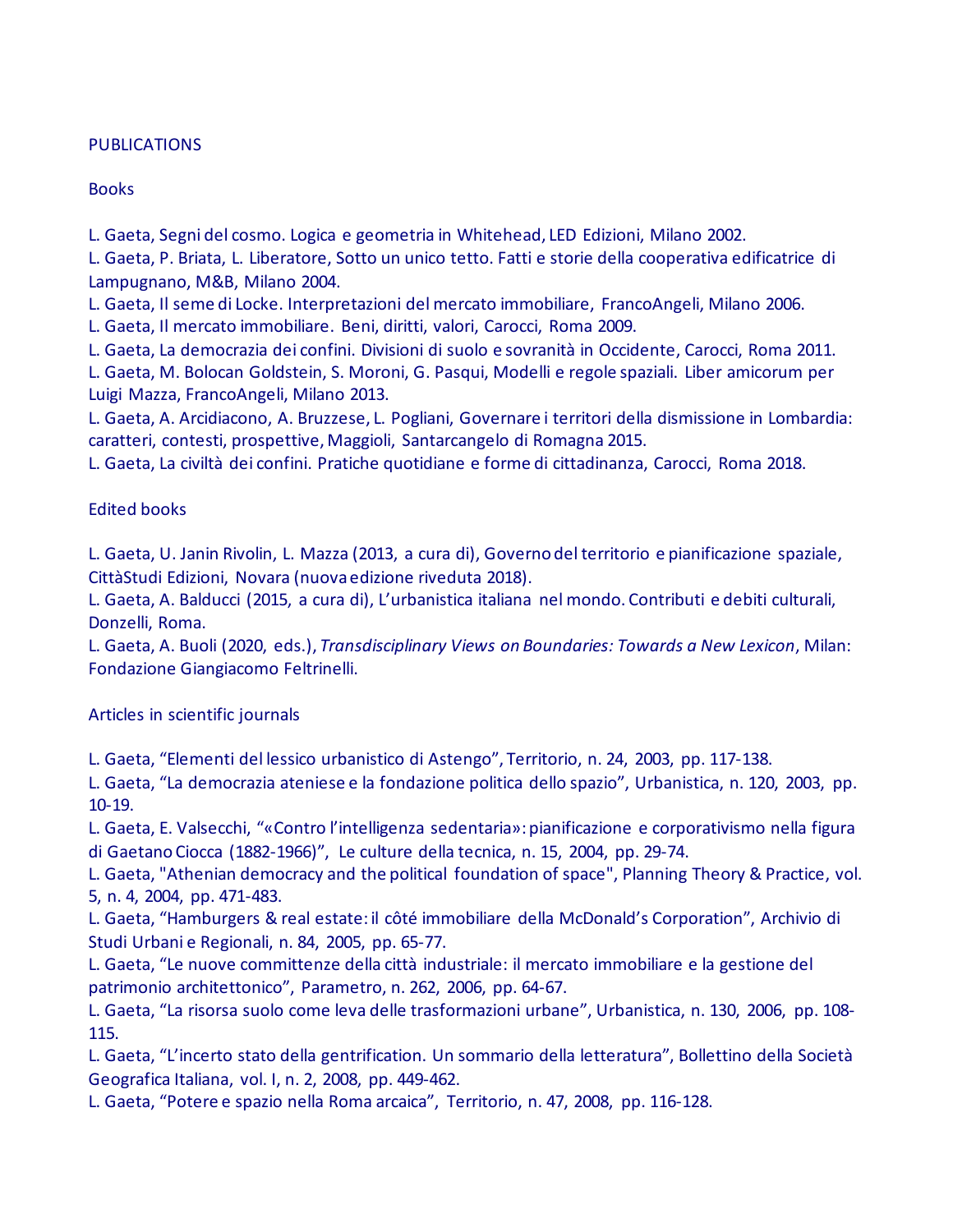L. Gaeta, C. Morandi, "Appunti di viaggio. Milano-Shanghai e ritorno", Urbanistica, n. 143, 2010, pp. 57-58.

L. Gaeta, F. Cognetti, "Il senso e le operazioni di una ricerca", Urbanistica, n. 145, 2011, pp. 7-9.

L. Gaeta, "I programmi integrati di intervento nelle vicende urbanistiche milanesi", Urbanistica, n. 145, 2011, pp. 10-11.

L. Gaeta, "La fattibilità economica degli interventi", Urbanistica, n. 145, 2011, pp. 22-25.

L. Gaeta, "Una corsa al centro: Milano e la crisi immobiliare", Dialoghi internazionali, n. 17, 2012, pp. 28-37.

L. Gaeta, "La pianificazione spaziale come arte di governo", Crios, n. 3, 2012, pp. 48-55.

L. Gaeta, E. Valsecchi, "Gaetano Ciocca e la pianificazione tra corporativismo e taylorismo", Le Culture della Tecnica, n. 21-2, 2011, pp. 155-184.

L. Gaeta, "Costruire per il ceto medio a Milano. Note sulla filiera imprenditoriale", Territorio, n. 64, 2013, pp. 88-94.

L. Gaeta, "Segni sulla pelle di un gigante", Territorio, n. 67, 2013, pp. 27-31.

L. Gaeta, L. Mazza e U. Janin Rivolin, "Governo del territorio e pianificazione spaziale: le ragioni di un manuale", Crios - Critica degli ordinamenti spaziali, n. 9, 2015, pp. 47-55.

L. Gaeta, F. Curci, "I giochi olimpici di Londra e la rigenerazione dell'East End", Territorio, n. 77, 2016, pp. 110-119.

L. Gaeta, "Questioni di metodo nello studio del confine", Territorio, n. 79, 2016, pp. 79-88.

L. Gaeta, "Planning to survive: Imagining the world catastrophe in science fiction", Crios - Critica degli ordinamenti spaziali, n. 12, 2016, pp. 7-20.

L. Gaeta, "Confini urbanistici e pratiche di cittadinanza", Sentieri Urbani, n. 22, 2017, pp. 36-41. L. Gaeta, A. Pontiggia, R. Torri, "La dimensione territoriale delle politiche per l'affitto: il caso del Rhodense", Territorio, 85, 2018, pp. 114-24.

L. Gaeta, R. Cucca, "Ritornare all'affitto. Politiche pubbliche contro la sclerosi proprietaria", Politiche Sociali, n. 1, 2018, pp. 87-102.

L. Gaeta, "La città è il messaggio. Pianta ortogonale, democrazia e media", Crios - Critica degli ordinamenti spaziali, n. 15, 2018, pp. 13-24.

L. Gaeta, A. Ranzini, "Grandi patrimoni residenziali privati: un'opportunità per il mercato dell'affitto agevolato?", Urbanistica informazioni, n. 275-6, 2018, pp. 16-17.

L. Gaeta, "Il futuro di Expo 2015 in una metropoli a progetto", *Quaderni di U3*, 17, 2019, pp. 41-49.

L. Gaeta, "Gli ordinamenti spaziali dell'epoca digitale: oltre il dualismo", CRIOS, n. 18, 2019, pp. 37-46. L. Gaeta, M. Bricocoli, F. Cognetti, R. Cucca, C. Ranci, S. Sabatinelli, A. Tosi, "È ancora possibile un welfare abitativo? Una discussione a partire da 'Le case dei poveri' di Antonio Tosi", *Territorio*, n. 89, 2019, pp. 175-182.

L. Gaeta, "Lefebvre, il quotidiano e la dialettica del confine", *Territorio*, n. 94, 2021, pp. 145-152.

### Book chapters

L. Gaeta, "Cultura, sport, turismo e spettacolo", in B. Dente, P. Fareri (a cura di), Innovazione amministrativa a Milano, AIM, Milano 1997, pp. 159-184.

L. Gaeta, "*La géométrie des événements: relativité et perception dans la période épistémologique de Whitehead*"*, in B. Timmermans (éd.), Perspective. Leibniz, Whitehead, Deleuze, Vrin, Paris 2006, pp. 87-102.*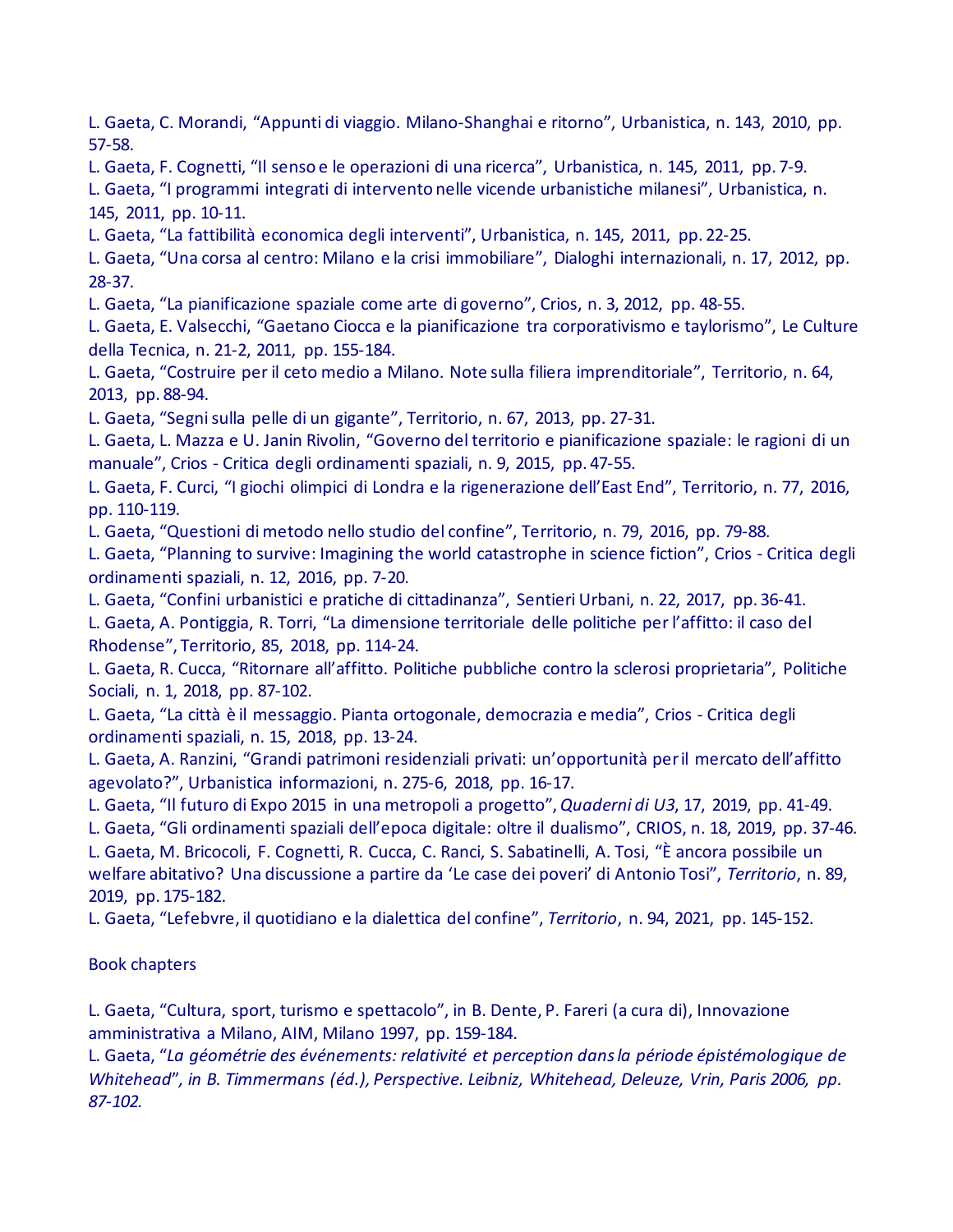L. Gaeta, "La bifurcation du sujet dans le paradigme épistémologique whiteheadien", in G. Durand, M. Weber (éds), Les principes de la connaissance naturelle d'Alfred North Whitehead, Ontos Verlag, Frankfurt 2007, pp. 129-136.

L. Gaeta, "Order and Change. The memoir «On Mathematical Concepts of the Material World»", in M. Weber, W. Desmond, (eds.), Handbook of Whiteheadian Process Thought, vol. 2, Ontos Verlag, Frankfurt 2008, pp. 105-117.

L. Gaeta, "Urbanistica contrattuale. Prassi e legittimità nelle scelte di piano", in M. Bolocan Goldstein, B. Bonfantini (a cura di), Milano incompiuta. Interpretazioni urbanistiche del mutamento, Franco Angeli, Milano 2007, pp. 113-128.

L. Gaeta, L. Diappi, P. Bolchi, "Gentrification senza esclusione? Il caso del quartiere Isola a Milano", in L. Diappi (a cura di), Rigenerazione urbana e ricambio sociale. Gentrification in atto nei quartieri storici italiani, Franco Angeli, Milano 2009, pp. 117-138.

L. Gaeta, "La gentrification che non ti aspetti", in L. Diappi (a cura di), Rigenerazione urbana e ricambio sociale. Gentrification in atto nei quartieri storici italiani, FrancoAngeli, Milano 2009, pp. 21- 26.

L. Gaeta, "Lo scambio legittimo", in G. Codecasa (a cura di), Governare il partenariato. Pubblico e privato nei progetti urbani, Maggioli, Santarcangelo di Romagna 2010, pp. 71-84.

L. Gaeta, "Strategie, insediamento e governance degli atenei privati", in A. Balducci, F. Cognetti, V. Fedeli (a cura di), Milano, la città degli studi. Storia, geografia e politiche delle università milanesi, Abitare Segesta, Milano 2010, pp. 122-126.

L. Gaeta, "La regolazione temporale dei suoli", in A. Arcidiacono, L. Pogliani (a cura di), Milano al futuro. Riforma o crisi del governo urbano, et al. Edizioni, Milano 2011, pp. 94-104.

L. Gaeta, L. Diappi, P. Bolchi, "Gentrification without exclusion? A neural network investigation on the Isola district in Milan", in L. Diappi (ed.), Emergent Phenomena in Housing Markets: Gentrification, Housing Search, Polarization, Springer, Heidelberg 2012, pp. 127-149.

L. Gaeta, E. Micelli, P. Savoldi, "La pianificazione urbanistica tra governo e mercato", in M. Angrilli (a cura di), L'urbanistica che cambia. Rischi e valori, FrancoAngeli, Milano 2013, pp. 184-93.

L. Gaeta, A. Belli, P. Savoldi, "Il giorno che non vedrete più il Colosseo: tutela, gestione e valorizzazione dei beni immobili pubblici", in M. Russo (a cura di), Urbanistica per una diversa crescita, Donzelli, Roma 2014, pp. 215-25.

L. Gaeta, "L'urbanistica contrattuale tra governo e mercato", in M. Graziadei, M. Serio (a cura di), Regolare la complessità. Giornate di studio in onore di Antonio Gambaro, Giappichelli, Torino 2017, pp. 22-31.

L. Gaeta, "I grandi proprietari milanesi di edilizia residenziale: questi sconosciuti", in F. Cognetti, A. Delera (a cura di), For rent. Politiche e progetti per la casa accessibile a Milano, Mimesis, Milano-Udine 2017, pp. 123-33.

L. Gaeta, F. Cognetti, "La nuova questione della casa in Italia", in M. Carta, P. La Greca, a cura di, Cambiamenti dell'urbanistica. Responsabilità e strumenti al servizio del paese, Carocci, Roma 2017, pp. 299-304.

L. Gaeta, "Unchartered boundaries", in P. Piscitelli (ed.), 8 Research Paths for the City, Fondazione Giangiacomo Feltrinelli, Milano 2018, pp. 32-34.

L. Gaeta, "Pratiche in movimento, territori in transito", in C. Perrone, G. Paba, a cura di, Confini, movimenti, luoghi. Politiche e progetti per città e territori in transizione, Donzelli, Roma 2019, pp. 117-124.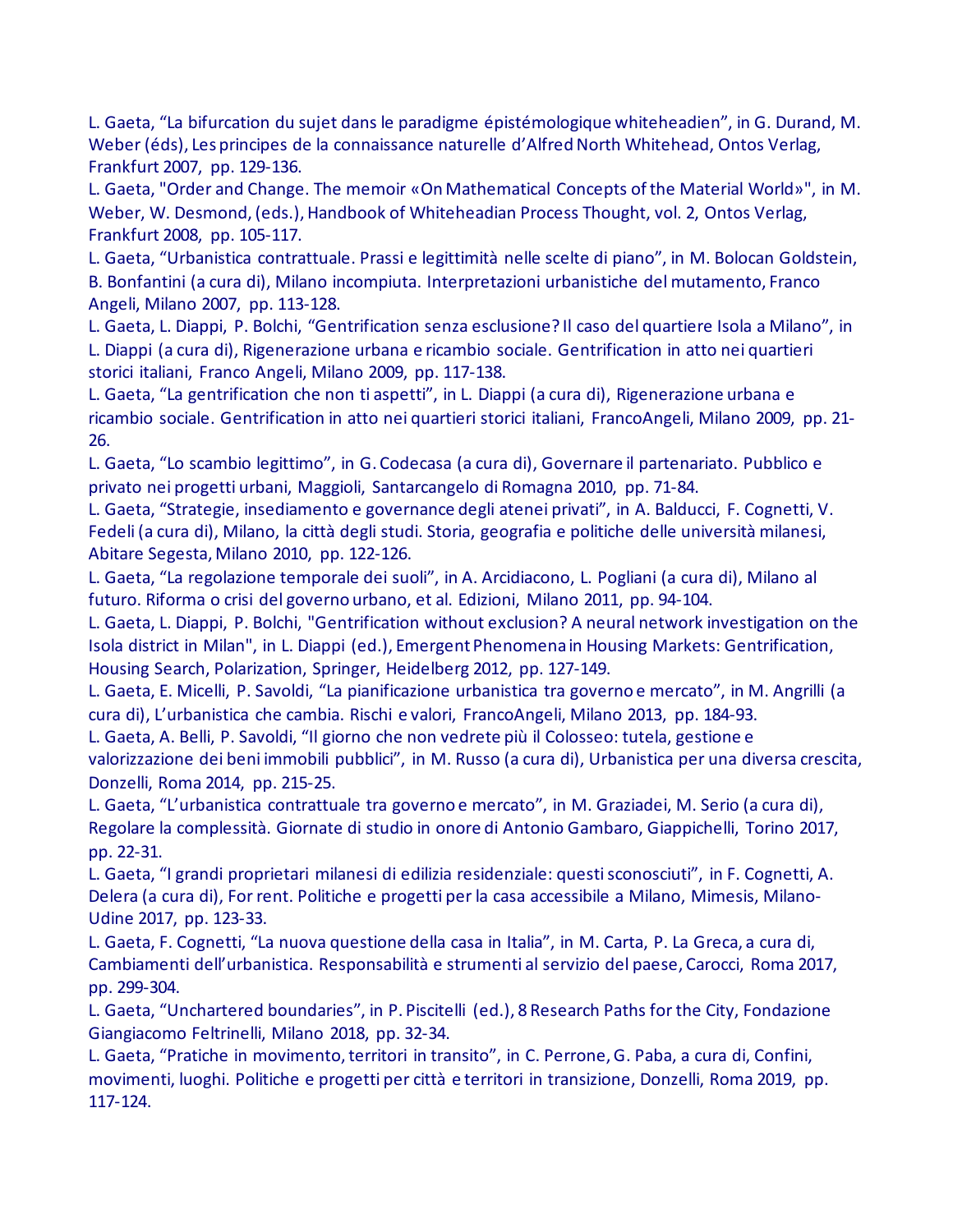L. Gaeta, "Riconciliare confini e pratiche di cittadinanza", in P. Piscitelli, a cura di, Changing cities. Temi, competenze, alleanze per le città di domani, Fondazione Giangiacomo Feltrinelli, Milano 2018, pp. 59-60.

L. Gaeta, "Confini inesplorati. La territorialità della vita quotidiana", in Fondazione Giangiacomo Feltrinelli (a cura di), Le conseguenze del futuro: Spazio. Le piazze del mondo, Fondazione Giangiacomo Feltrinelli, Milano 2019, pp. 43-56.

L. Gaeta, "Chasing the Boundaries of Everyday Life", in O. Longo, S. Dalzero, A. Iorio, C. Pirina, S. Rugino, D. Sigurtà (eds.), *Boundary Landscapes*, tab edizioni, Roma 2020, pp. 201-207.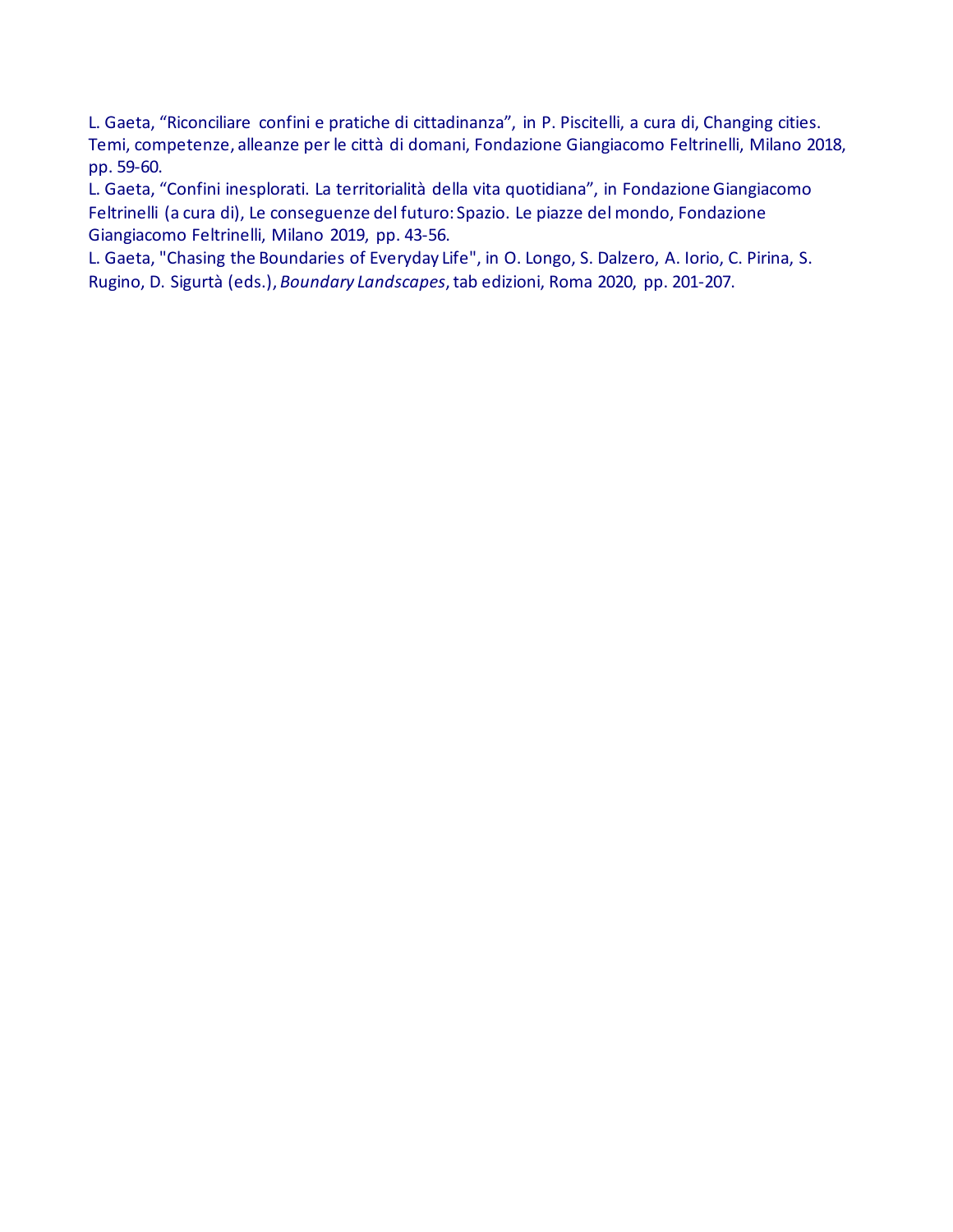# **Attachment A2 – PhD Faculty Board**

Description of the composition of the Faculty Board

| <b>Name</b>                      | <b>Affiliation</b>            | Scientific<br><b>Disciplinary</b><br>Sector |
|----------------------------------|-------------------------------|---------------------------------------------|
| Luca Gaeta (coordinator)         | Politecnico di Milano (Dastu) | Icar 20                                     |
| Andrea Arcidiacono               | Politecnico di Milano (Dastu) | Icar 21                                     |
| Simonetta Armondi                | Politecnico di Milano (Dastu) | $M-GGR/02$                                  |
| Alessandro Balducci              | Politecnico di Milano (Dastu) | Icar 20                                     |
| Bertrando Bonfantini             | Politecnico di Milano (Dastu) | Icar 21                                     |
| <b>Massimo Bricocoli</b>         | Politecnico di Milano (Dastu) | Icar 20                                     |
| Antonella Bruzzese               | Politecnico di Milano (Dastu) | Icar 21                                     |
| <b>Grazia Concilio</b>           | Politecnico di Milano (Dastu) | Icar 20                                     |
| Valeria Fedeli                   | Politecnico di Milano (Dastu) | Icar 20                                     |
| <b>Fabiano Lemes de Oliveira</b> | Politecnico di Milano (Dastu) | Icar 21                                     |
| Antonio Longo                    | Politecnico di Milano (Dastu) | Icar 21                                     |
| <b>Ilaria Mariotti</b>           | Politecnico di Milano (Dastu) | <b>SECS-P/06</b>                            |
| <b>Scira Menoni</b>              | Politecnico di Milano (Dastu) | Icar 20                                     |
| <b>Eugenio Morello</b>           | Politecnico di Milano (Dastu) | Icar 20                                     |
| Stefano Moroni                   | Politecnico di Milano (Dastu) | Icar 20                                     |
| Carolina Pacchi                  | Politecnico di Milano (Dastu) | Icar 20                                     |
| Gabriele Pasqui                  | Politecnico di Milano (Dastu) | Icar 20                                     |
| Paolo Pileri                     | Politecnico di Milano (Dastu) | Icar 20                                     |
| <b>Davide Ponzini</b>            | Politecnico di Milano (Dastu) | Icar 20                                     |
| Paola Pucci                      | Politecnico di Milano (Dastu) | Icar 21                                     |
| Costanzo Ranci                   | Politecnico di Milano (Dastu) | <b>SPS/09</b>                               |
| Andrea Rolando                   | Politecnico di Milano (Dastu) | Icar 17                                     |
| Stefania Sabatinelli             | Politecnico di Milano (Dastu) | <b>SPS/09</b>                               |
| Rossella Salerno                 | Politecnico di Milano (Dastu) | Icar 17                                     |
| Marialessandra Secchi            | Politecnico di Milano (Dastu) | Icar 21                                     |